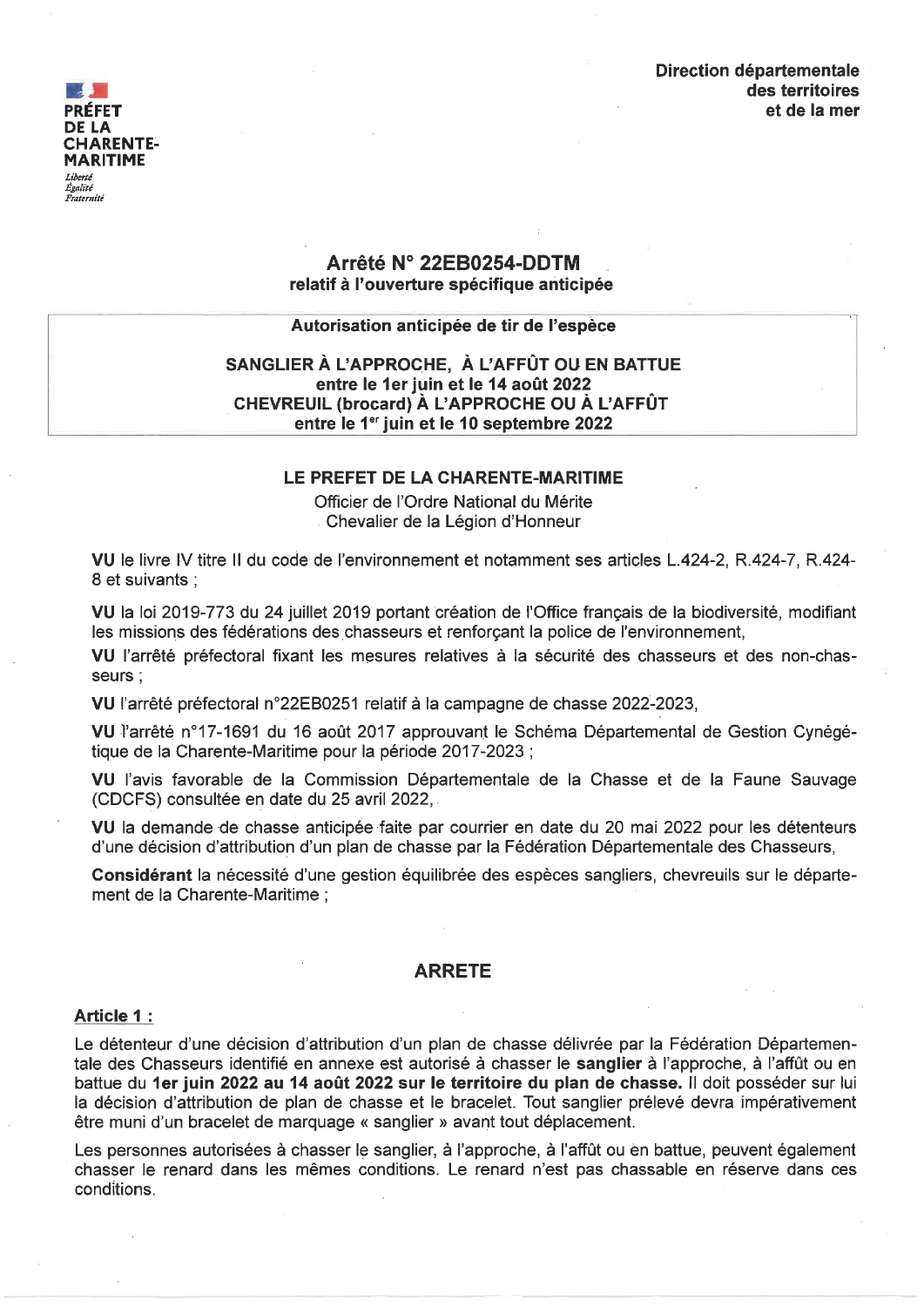### Article 2:

Le détenteur d'une décision d'attribution d'un plan de chasse délivrée par la Fédération Départementale des Chasseurs identifié en annexe est autorisé à chasser à tir le chevreuil (uniquement le brocard) à l'approche ou à l'affût du 1er juin 2022 au 10 septembre 2022 dans la limite des attributions autorisées sur le territoire du plan de chasse. Il doit posséder sur lui la décision d'attribution de plan de chasse et le bracelet. Tout brocard prélevé devra impérativement être muni d'un bracelet de marquage « chevreuil » avant tout déplacement.

Les personnes autorisées à chasser le chevreuil, à l'approche ou à l'affût, peuvent également chasser le renard dans les mêmes conditions. Le renard n'est pas chassable en réserve dans ces conditions.

#### Article 3:

Le fait de chasser avant la période anticipée ou en ne disposant pas de l'autorisation préfectorale individuelle est puni de l'amende prévue pour les contraventions de la 5<sup>e</sup> classe (art. R. 428-7 du Code de l'Environnement).

### Article 4:

Le présent arrêté est susceptible d'un recours devant le Tribunal Administratif dans un délai de deux mois à compter de sa publication. Le Tribunal administratif peut être saisi par l'application informatique "Télérecours Citoyens" accessible par le site Internet www.telerecours.fr. La présente décision peut également faire l'objet d'un recours gracieux. Pour préserver le délai de recours contentieux, le recours gracieux devra être introduit dans le délai de deux mois précédemment évoqué.

#### Article 5:

Le Secrétaire Général de la Préfecture de la Charente-Maritime, les Sous-préfets, le directeur Départemental des Territoires et de la Mer de la Charente-Maritime, le chef du service départemental de l'Office Français de la Biodiversité, le président de la Fédération Départementale des Chasseurs de la Charente-Maritime, sont chargés chacun en ce le qui concerne de l'exécution du présent arrêté.

A La Rochelle, le 2 4 MAI 2022

P/ le Préfet. Le Secrétaire Général. Pierre MC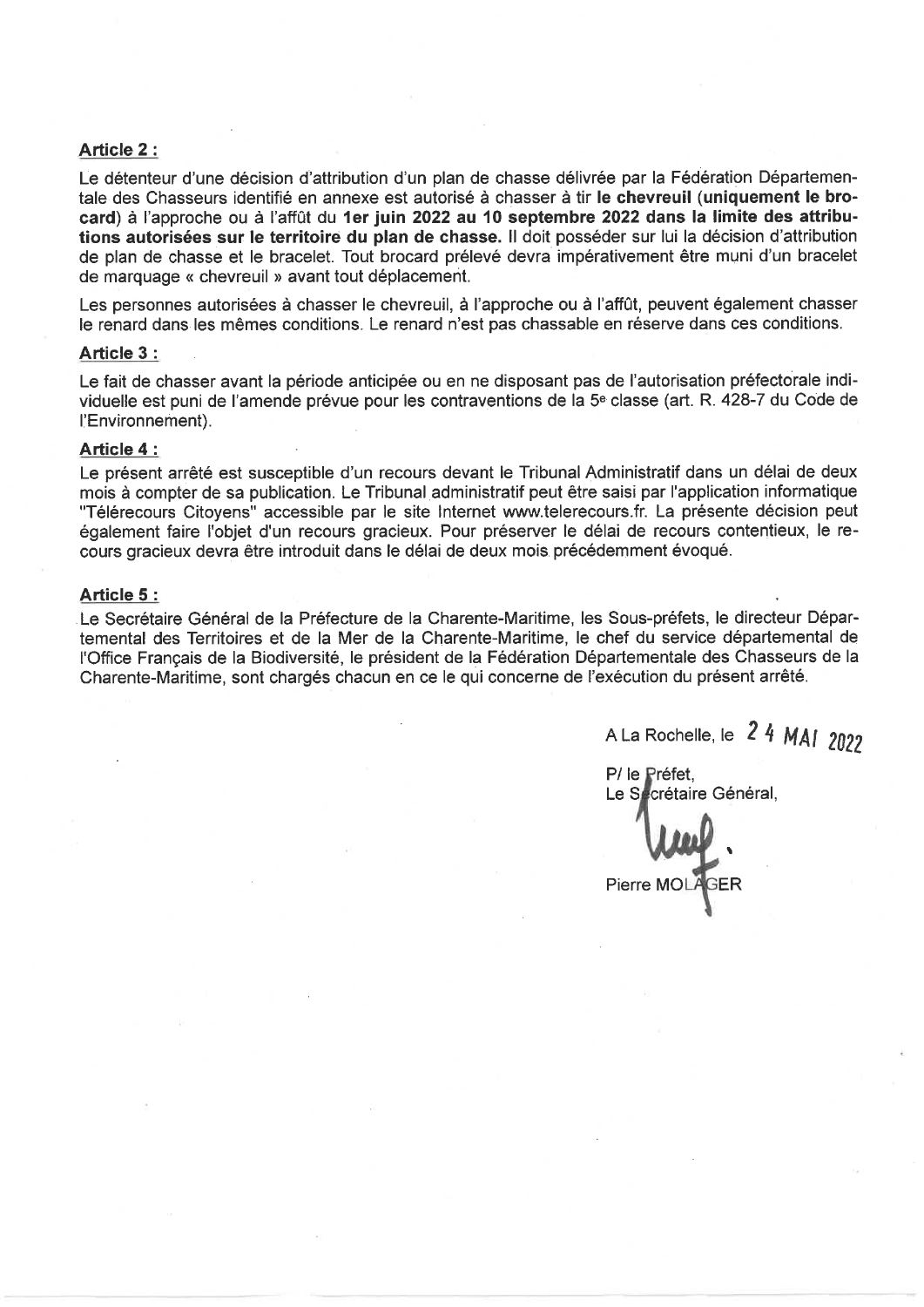| SECT. | <b>MAT</b>                                                                                                   | <b>DETENTEUR</b>                       |  |
|-------|--------------------------------------------------------------------------------------------------------------|----------------------------------------|--|
|       | autorisation individuelle de tir d'été dans la limite des attributions possibles pour les especes concernées |                                        |  |
| A     | A01                                                                                                          | <b>ACCA VILLARS LES BOIS</b>           |  |
| A     | A02                                                                                                          | <b>CHASSE GARDEE M. ROY PIERRE</b>     |  |
| A     | A03                                                                                                          | <b>ACCA ECOYEUX</b>                    |  |
| A     | A04                                                                                                          | <b>ACCA BRIZAMBOURG</b>                |  |
| A     | A05                                                                                                          | ACCA VENERAND                          |  |
| A     | A06                                                                                                          | <b>ACCA STE CESAIRE</b>                |  |
| A     | A07                                                                                                          | <b>ACCA BURIE</b>                      |  |
| A     | A08                                                                                                          | <b>ACCA LA CHAPELLE DES POTS</b>       |  |
| A     | A09                                                                                                          | <b>ACCA ST BRIS DES BOIS</b>           |  |
| A     | A10                                                                                                          | <b>ACCA CHERAC</b>                     |  |
| A     | A11                                                                                                          | <b>ACCA CHANIERS</b>                   |  |
| A     | A12                                                                                                          | <b>ACCA ST SAUVANT</b>                 |  |
| A     | A13                                                                                                          | <b>ACCA DOMPIERRE S/CHARENTE</b>       |  |
| A     | A14                                                                                                          | <b>ACCA MIGRON</b>                     |  |
| A     | A19                                                                                                          | <b>ACCA LE DOUHET</b>                  |  |
| A     | A20                                                                                                          | <b>ACCA ST VAIZE</b>                   |  |
| A     | A21                                                                                                          | <b>ACCA FONTCOUVERTE</b>               |  |
| A     | A22                                                                                                          | <b>ACCA ST HILAIRE DE VILLEFRANCHE</b> |  |
| A     | A23                                                                                                          | <b>ACCA BUSSAC SUR CHARENTE</b>        |  |
| A     | A24                                                                                                          | <b>ACCA JUICQ</b>                      |  |
| A     | A25                                                                                                          | <b>ACCA LA FREDIERE</b>                |  |
| A     | A26                                                                                                          | <b>ACCA ASNIERES LA GIRAUD</b>         |  |
| A     | A27                                                                                                          | <b>ACCA ANNEPONT</b>                   |  |
| A     | A28                                                                                                          | CG COIRIER JOEL - ARRIVE JEAN PIERRE   |  |
| A     | A29                                                                                                          | <b>CG DUBUY REGIS</b>                  |  |
| A     | A31                                                                                                          | <b>ACCA BERCLOUX</b>                   |  |
| A     | A32                                                                                                          | <b>ACCA AUTHON EBEON</b>               |  |
| A     | A34                                                                                                          | <b>ACCA LE SEURE</b>                   |  |
| A     | A35                                                                                                          | <b>ACCA NANTILLE</b>                   |  |
| A     | A39                                                                                                          | CG CAILLAULT JEROME                    |  |
| A     | A44                                                                                                          | MUT SAI ANNEPONT - LA FREDIERE         |  |
| A     | A45                                                                                                          | P JAULIN PATRICE                       |  |
| A     | A48                                                                                                          | P GORRICHON CYRIL                      |  |
| A     | A49                                                                                                          | <b>FENIOUX</b>                         |  |
| A     | A50                                                                                                          | <b>GRANDJEAN</b>                       |  |
| A     | A51                                                                                                          | <b>MAZERAY</b>                         |  |
| A     | A53                                                                                                          | P FOUCHER PATRICE                      |  |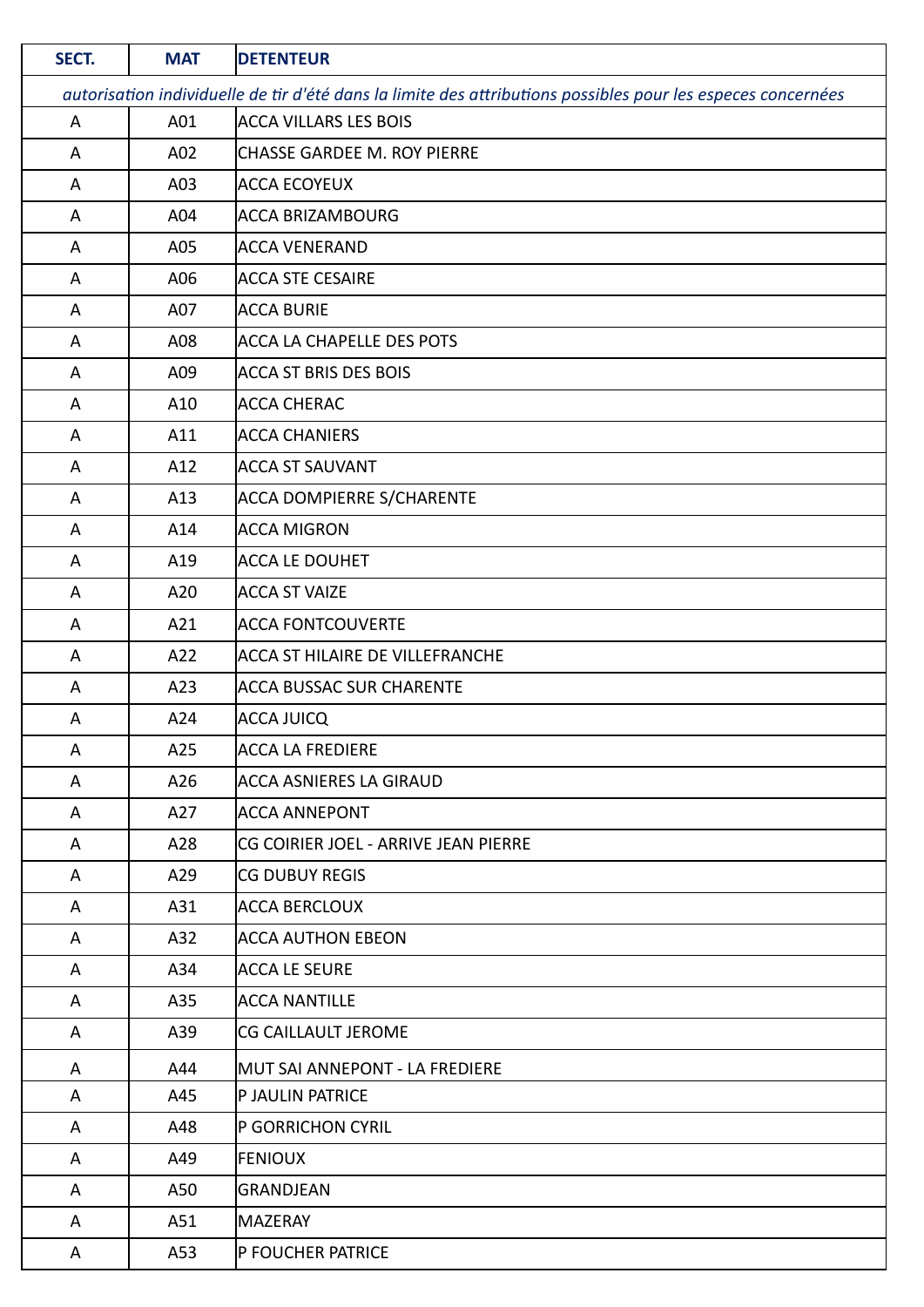| SECT. | <b>MAT</b> | <b>DETENTEUR</b>                                                |
|-------|------------|-----------------------------------------------------------------|
| A     | A54        | İMUT SAI ST HILAIRE DE V - NANTILLE                             |
| A     | A55        | P BLUTEAU JACKY                                                 |
| A     | A56        | <b>CG TRANQUART ROMAIN</b>                                      |
| A     | A57        | MUT CERF GIC DES FINS BOIS                                      |
| B     | <b>B01</b> | <b>ACCA CHAMPAGNOLLES</b>                                       |
| B     | <b>B02</b> | <b>ACCA LORIGNAC</b>                                            |
| B     | <b>B04</b> | ACCA VIROLLET                                                   |
| B     | <b>B05</b> | ACCA BRIE SOUS MORTAGNE                                         |
| B     | <b>B07</b> | ACCA FLOIRAC                                                    |
| B     | <b>B08</b> | ACCA CHENAC ST SEURIN D'UZET                                    |
| B     | <b>B09</b> | <b>ACCA EPARGNES</b>                                            |
| B     | <b>B10</b> | ACCA ST ANDRE DE LIDON                                          |
| B     | <b>B11</b> | ACCA ST GERMAIN DU SEUDRE                                       |
| B     | <b>B12</b> | <b>ACCA ST DIZANT DU GUA</b>                                    |
| B     | <b>B15</b> | <b>CG LYS FRANCK</b>                                            |
| B     | <b>B19</b> | <b>CG DOMAINE DU SEUDRE</b>                                     |
| B     | <b>B20</b> | ACCA ST THOMAS DE CONAC                                         |
| B     | <b>B25</b> | <b>ACCA ST BONNET S/GIRONDE</b>                                 |
| B     | <b>B26</b> | ACCA SEMOUSSAC                                                  |
| B     | <b>B27</b> | ACCA ST SORLIN DE CONAC                                         |
| B     | <b>B28</b> | ACCA ST GEORGES DES AGOUTS                                      |
| B     | <b>B29</b> | CG GOURIVAUD RAYMOND                                            |
| B     | <b>B33</b> | ACCA STE RAMEE                                                  |
| B     | <b>B38</b> | CG MAIANO FRANCIS                                               |
| B     | B41        | <b>FUSION ACCA ST FORT/ST ROMAIN</b>                            |
| B     | B42        | AICA LA ROUTE VERTE                                             |
| B     | <b>B43</b> | CG RAIMOND JEAN JACQUES                                         |
| B     | <b>B45</b> | A.S.C.G.E                                                       |
| B     | B46        | <b>P PRAUD ROBERT</b>                                           |
| B     | <b>B51</b> | P LA VALLE DE LA SEUDRE                                         |
| B     | <b>B53</b> | P ROUGE JEAN JACQUES                                            |
| B     | <b>B55</b> | CG BOUQUET - GOURIVAUD RAYMOND (B29,B51)                        |
| B     | <b>B56</b> | <b>ACCA ST CIERS DU TAILLON</b>                                 |
| B     | <b>B57</b> | <b>ACCA BOIS</b>                                                |
| B     | <b>B58</b> | P BOUX ANNIE                                                    |
| B     | <b>B59</b> | MUT SAI ST CIERS DU TAILLON - STE RAMEE                         |
| B     | <b>B60</b> | MUT SAI ST SORLIN - ST THOMAS (B20-B27-B34- B52- B62- B63- B64) |
| B     | B61        | MUT SAI ST BONNET/G - PERDRIAUD PHILIPPE                        |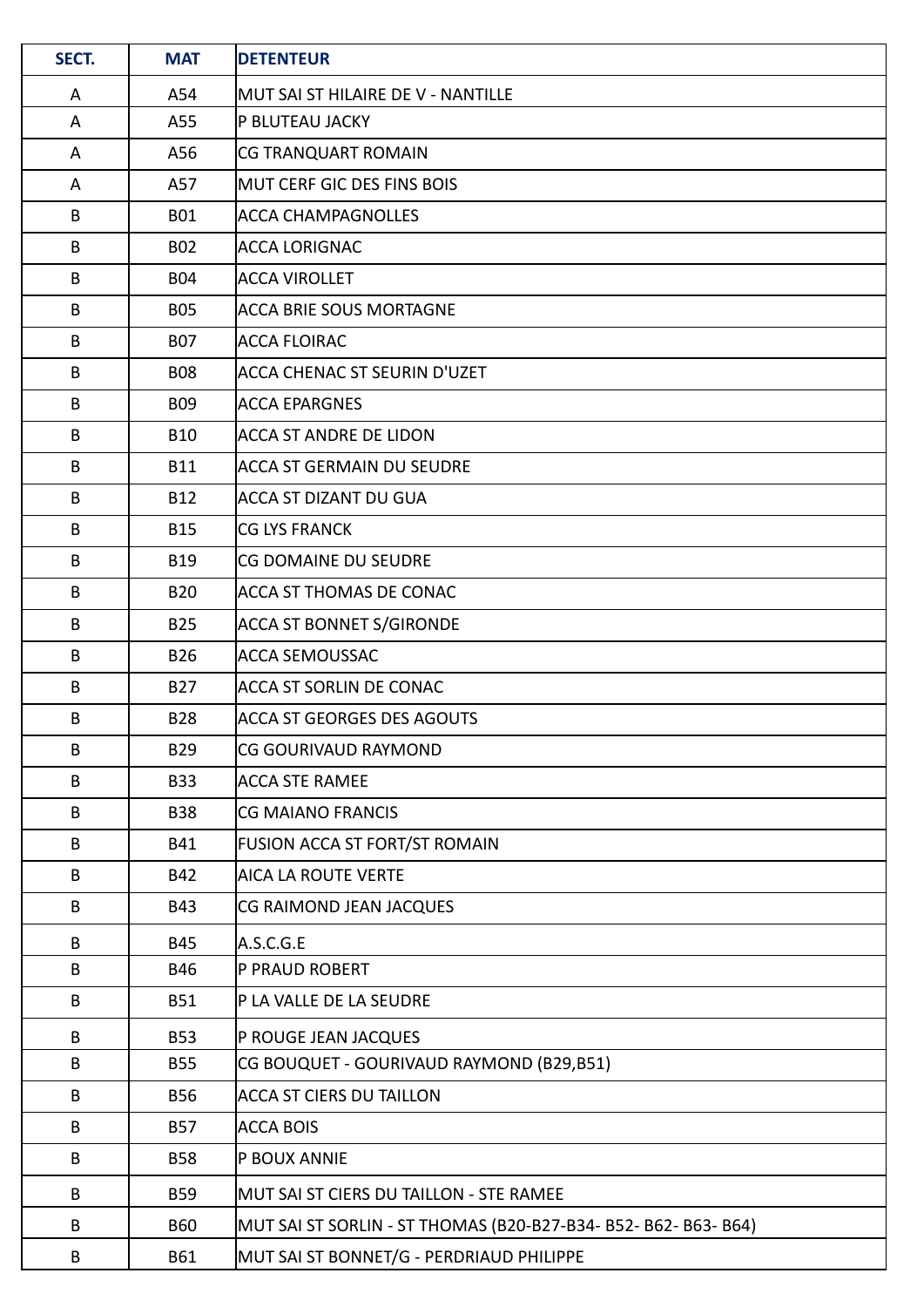| SECT.        | <b>MAT</b>       | <b>DETENTEUR</b>                       |
|--------------|------------------|----------------------------------------|
| B            | <b>B67</b>       | P PARDO MANUEL                         |
| B            | <b>B68</b>       | CG GFA ST THOMAS DE CONAC              |
| B            | <b>B69</b>       | MUT SAI CHAMPAGNOLLES-LYS              |
| $\mathsf{C}$ | CO <sub>1</sub>  | <b>ACCA LA TREMBLADE</b>               |
| $\mathsf{C}$ | CO <sub>2</sub>  | <b>ACCA LES MATHES</b>                 |
| $\mathsf{C}$ | CO <sub>3</sub>  | P BOUTROT JEAN JACQUES                 |
| $\mathsf{C}$ | CO <sub>4</sub>  | P MULLER JEAN PIERRE                   |
| $\mathsf{C}$ | CO <sub>5</sub>  | P LARRIEU FREDDY                       |
| $\mathsf C$  | CO6              | P BOUTROT JEAN JACQUES - JOULIN MICHEL |
| $\mathsf C$  | CO <sub>7</sub>  | <b>CG DUSSAILLANT JACKY</b>            |
| $\mathsf C$  | CO8              | ACCA L'EGUILLE S/SEUDRE                |
| $\mathsf{C}$ | CO <sub>9</sub>  | <b>ACCA MORNAC SUR SEUDRE</b>          |
| $\mathsf{C}$ | C10              | ACCA ST AUGUSTIN                       |
| $\mathsf C$  | C11              | <b>ACCA ST PALAIS S/MER</b>            |
| $\mathsf C$  | C12              | PRIVEE O.N.F 1                         |
| $\mathsf{C}$ | C13              | <b>ACCA ARVERT</b>                     |
| $\mathsf C$  | C14              | <b>CG JOUBERT OLIVIER</b>              |
| $\mathsf{C}$ | C15              | PRIVEE O.N.F 7                         |
| $\mathsf{C}$ | C16              | P COMBOS D'ANSOINE (MALOCHET)          |
| $\mathsf C$  | C17              | <b>ACCA ST SULPICE DE ROYAN</b>        |
| $\mathsf{C}$ | C18              | <b>CG CHAILLE GILBERTE</b>             |
| $\mathsf{C}$ | C19              | <b>ACCA CHAILLEVETTE</b>               |
| $\mathsf{C}$ | C <sub>20</sub>  | ACCA ETAULES                           |
| $\mathsf{C}$ | C <sub>21</sub>  | P LANOUE FREDERIC                      |
| $\mathsf{C}$ | C <sub>22</sub>  | P JOUBERT JEAN PIERRE                  |
| $\mathsf{C}$ | C <sub>23</sub>  | <b>ACCA BREUILLET</b>                  |
| $\mathsf{C}$ | C <sub>24</sub>  | <b>CG FRETARD JEAN PIERRE</b>          |
| $\mathsf{C}$ | C <sub>28</sub>  | P DRILHON EMMANUEL                     |
| $\mathsf{C}$ | C31              | MUT SAI SECTEUR C                      |
| $\mathsf{C}$ | C <sub>32</sub>  | P MAIRIE DE MALAKOFF                   |
| $\mathsf{C}$ | C <sub>33</sub>  | <b>GFA DE TAUPIGNAC</b>                |
| $\mathsf{C}$ | C <sub>34</sub>  | <b>CG LES ROUCHARDS</b>                |
| $\mathsf{C}$ | C <sub>35</sub>  | P BROCHARD MICHEL                      |
| $\mathsf{C}$ | C36              | P VINAY MICHEL                         |
| D            | D01              | ACCA COZES                             |
| D            | D <sub>02</sub>  | <b>ACCA VILLARS EN PONS</b>            |
| D            | D <sub>0</sub> 3 | <b>ACCA PESSINES</b>                   |
| D            | D04              | <b>ACCA VARZAY</b>                     |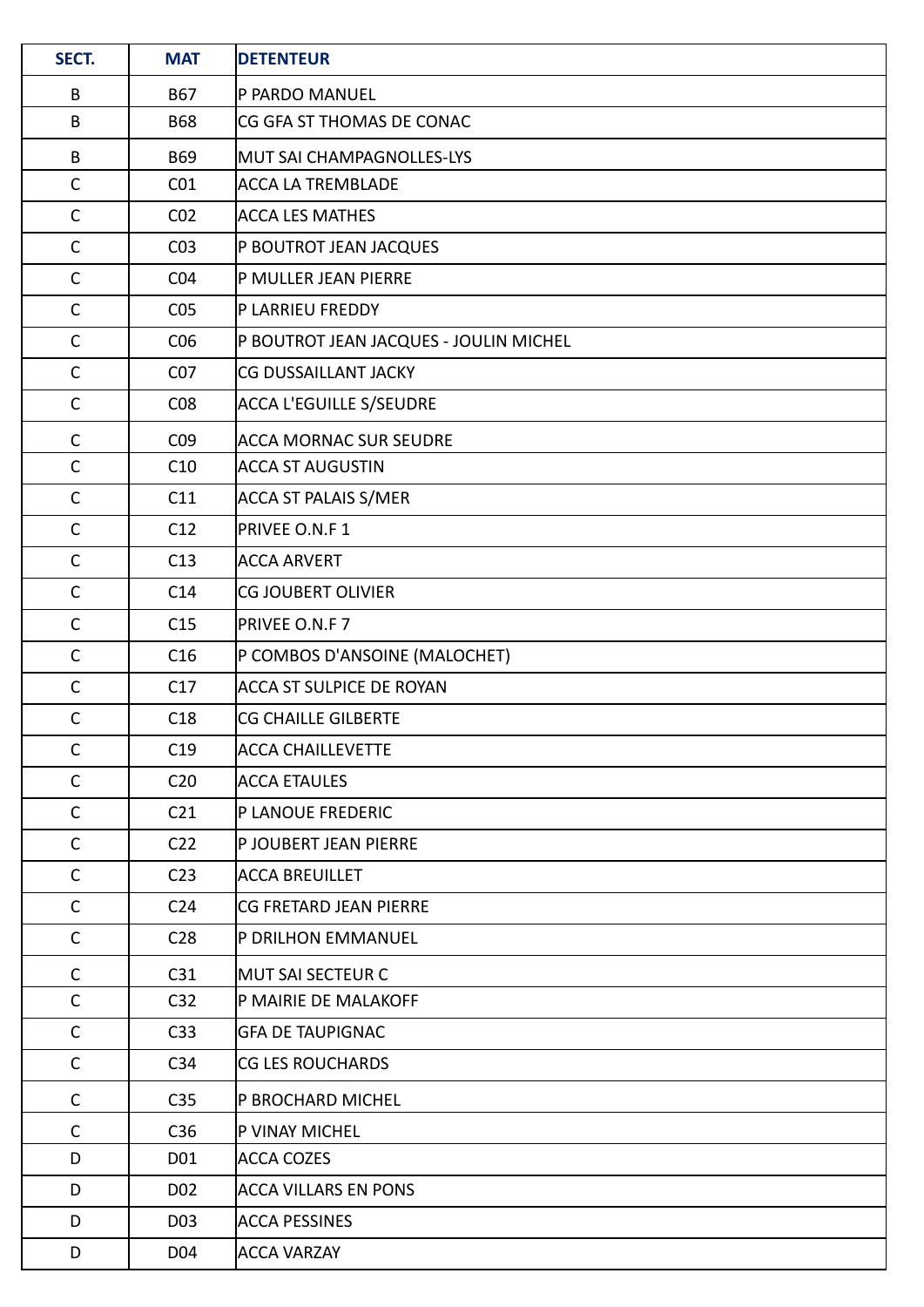| SECT. | <b>MAT</b>      | <b>DETENTEUR</b>                                                               |
|-------|-----------------|--------------------------------------------------------------------------------|
| D     | D05             | <b>ACCA PISANY</b>                                                             |
| D     | D <sub>06</sub> | <b>ACCA LUCHAT</b>                                                             |
| D     | D07             | ACCA MEURSAC                                                                   |
| D     | D <sub>10</sub> | <b>ACCA MONTPELLIER DE MEDILLAN</b>                                            |
| D     | D11             | <b>ACCA ST GEORGES DE DIDONNE</b>                                              |
| D     | D12             | <b>ACCA RETAUD</b>                                                             |
| D     | D13             | <b>ACCA GREZAC</b>                                                             |
| D     | D14             | <b>ACCA ST ROMAIN DE BENET</b>                                                 |
| D     | D15             | <b>ACCA SEMUSSAC</b>                                                           |
| D     | D16             | <b>ACCA RIOUX</b>                                                              |
| D     | D17             | <b>ACCA TESSON</b>                                                             |
| D     | D18             | <b>ACCA MESCHERS S/GIRONDE</b>                                                 |
| D     | D <sub>20</sub> | <b>ACCA MEDIS</b>                                                              |
| D     | D21             | <b>ACCA CORME ECLUSE</b>                                                       |
| D     | D <sub>23</sub> | <b>ACCA LE CHAY</b>                                                            |
| D     | D <sub>25</sub> | <b>ACCA CHERMIGNAC</b>                                                         |
| D     | D <sub>26</sub> | <b>ACCA THEZAC</b>                                                             |
| D     | D <sub>27</sub> | <b>ACCA ST SIMON DE PELOUAILLE</b>                                             |
| D     | D30             | <b>ACCA SAUJON</b>                                                             |
| D     | D31             | CG BERTIN JEAN CLAUDE                                                          |
| D     | D33             | <b>ACCA BARZAN</b>                                                             |
| D     | D34             | P LAGAYE SERGE                                                                 |
| D     | D37             | CG BENOIS GUY                                                                  |
| D     | D44             | <b>ACCA GEMOZAC</b>                                                            |
| D     | D45             | <b>ACCA CRAVANS</b>                                                            |
| D     | D46             | <b>ACCA THAIMS</b>                                                             |
| D     | D48             | FUSION ACCA TANZAC/GIVREZAC                                                    |
| D     | D49             | <b>CG POTET CHRISTIAN</b>                                                      |
| D     | D50             | MUT SAI D47-48-49                                                              |
| D     | D51             | MUT SAI PESSINES - LOISEAU                                                     |
| D     | D <sub>53</sub> | MUT SAI SAUJON - PELLETANT CHRISTOPHE                                          |
| D     | D55             | <b>CG GIRARD ROGER</b>                                                         |
| D     | D56             | MUT SAI MEURSAC - MONTPELLIER DE MEDILLAN - VOLETTE - GIRARD (D55,D61,D07,D10) |
| D     | D58             | CG LES AMIS DE LA CHASSE DE BISCAYE                                            |
| D     | D59             | MUT SAI AICA COZES (D01-11-13-15-20-46) +D18-D58                               |
| D     | D60             | CG NEVEU CHRISTIAN ET JEAN MICHEL                                              |
| D     | D61             | CG VOLETTE BRUNO                                                               |
| D     | D62             | <b>ACCA SAINTES</b>                                                            |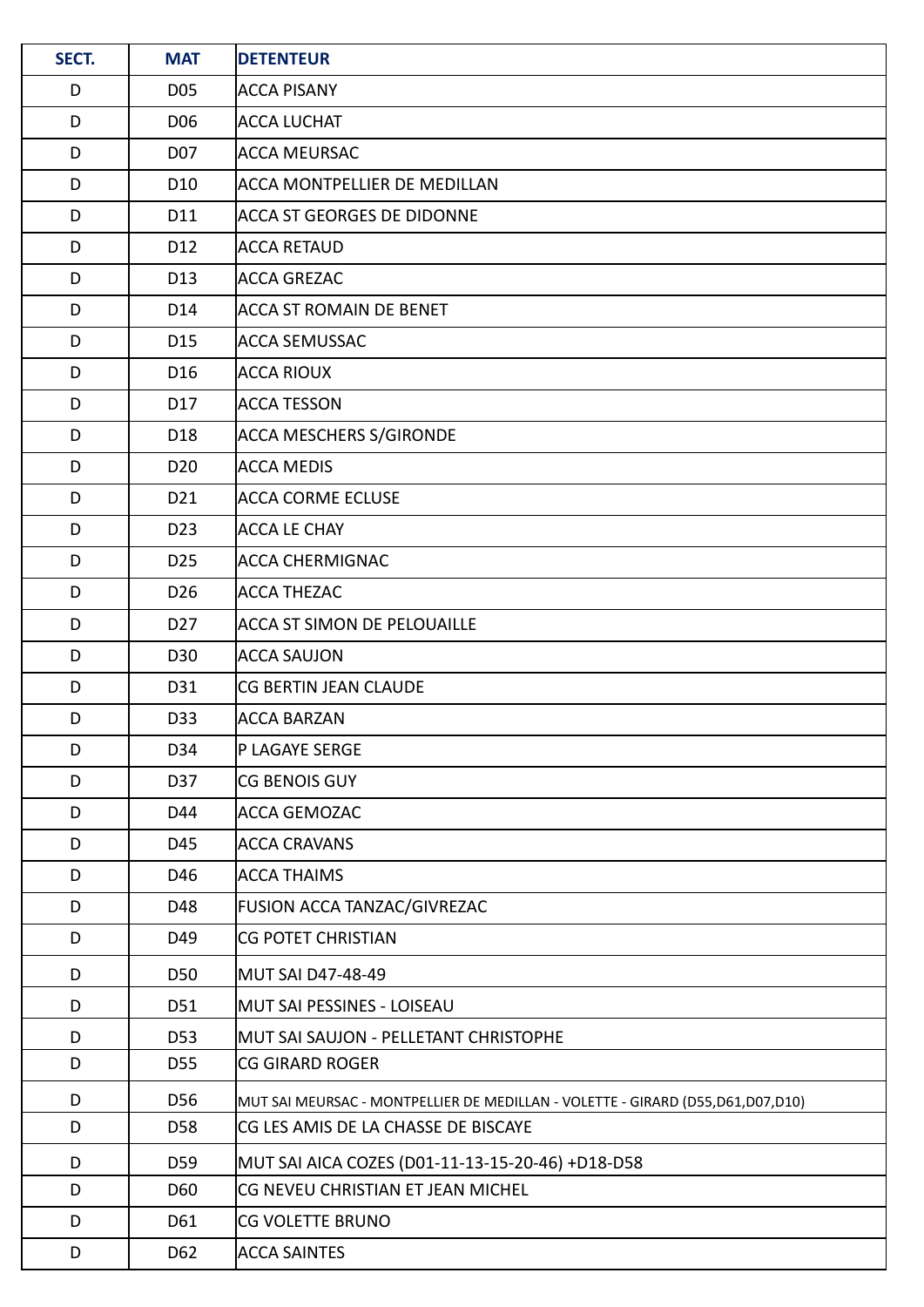| SECT.       | <b>MAT</b> | <b>DETENTEUR</b>                             |
|-------------|------------|----------------------------------------------|
| D           | D63        | P MC LOUGHLIN ANNE                           |
| D           | D64        | <b>BERTEAU MICHEL</b>                        |
| D           | D65        | <b>ACCA JAZENNES</b>                         |
| D           | D66        | <b>ACCA THENAC</b>                           |
| D           | D67        | FUSION LA DIANE (Arces / Talmont)            |
| D           | D68        | P ROBIN GERARD                               |
| D           | D69        | MUT SAI TESSON - BAUDRY - DOMAINE CHÂTEAU    |
| D           | D70        | <b>CG PELLETANT CHRISTOPHE</b>               |
| D           | D72        | <b>CG ROUGE PHILIPPE</b>                     |
| E           | E02        | <b>ACCA BUSSAC FORET</b>                     |
| E           | E03        | ACCA CHAMOUILLAC                             |
| $\mathsf E$ | E05        | P CAMP MILITAIRE BUSSAC FORËT                |
| E           | E06        | <b>ACCA ROUFFIGNAC</b>                       |
| E           | E07        | <b>ACCA CHEPNIERS</b>                        |
| E           | E08        | <b>ACCA POLIGNAC</b>                         |
| $\mathsf E$ | E09        | <b>ACCA CORIGNAC</b>                         |
| E           | E10        | <b>ACCA MONTENDRE</b>                        |
| E           | E11        | <b>ACCA ST MAIGRIN</b>                       |
| E           | E12        | <b>ACCA FONTAINES D'OZILLAC</b>              |
| $\mathsf E$ | E13        | <b>ACCA JUSSAS</b>                           |
| E           | E15        | AICA COUX-CHARTUZAC                          |
| E           | E16        | <b>ACCA SOUMERAS</b>                         |
| E           | E17        | <b>ACCA BOISREDON</b>                        |
| E           | E22        | <b>ACCA COURPIGNAC</b>                       |
| E           | E23        | CG CIMENTS CALCIA                            |
| E           | E24        | <b>ACCA SOUSMOULINS</b>                      |
| E           | E25        | AICA COTEAUX DE LA SEUGNE                    |
| $\mathsf E$ | E31        | <b>ACCA TUGERAS ST MAURICE</b>               |
| E           | E40        | <b>ACCA CHARTUZAC</b>                        |
| E.          | E46        | CG PRINCE BERNARD                            |
| $\mathsf E$ | E47        | CG BRAUD JEAN-MICHEL                         |
| E           | E49        | <b>ACCA MORTIERS</b>                         |
| E           | E51        | <b>AICA LEOVILLE</b>                         |
| E           | E52        | CG GF DU PETIT JARD                          |
| E           | E56        | MUT SAI CHEPNIERS - CIMENTS CALCIA (E07,E23) |
| E           | E58        | CG ALLARD JEAN                               |
| E           | E60        | <b>ACCA SOUBRAN</b>                          |
| E           | E61        | <b>ACCA ALLAS BOCAGE</b>                     |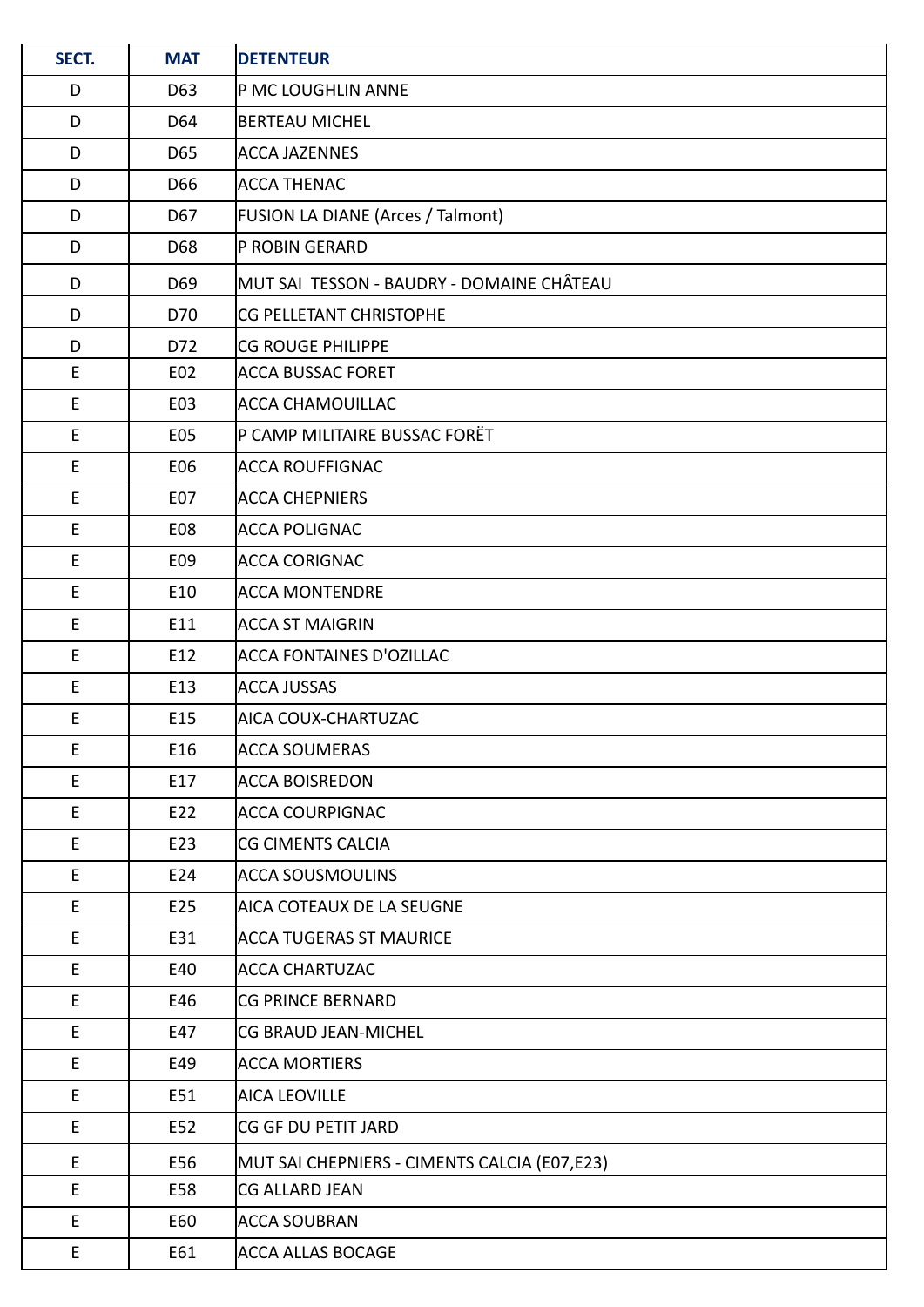| SECT.       | <b>MAT</b>       | <b>DETENTEUR</b>                                                                 |
|-------------|------------------|----------------------------------------------------------------------------------|
| E           | E62              | P AMANIOU DOMINIQUE                                                              |
| E           | E63              | MUT SAI COUX - CHARTUZAC                                                         |
| E           | E64              | <b>CG BOUTIN RAPHAEL</b>                                                         |
| $\mathsf E$ | E66              | FUSION POMMIERS MOULON/EXPIREMONT                                                |
| E           | E67              | MUT SAI DE LA HURE SAI et CERF (E73-N58-N31-N34-E17-E22-E03-E06-E16-E64-E58-E70) |
| E           | E68              | MUT SAI LEOVILLE(E19-E32-E33-E35--E43-E44-E49-E51-E54-E55-E66)                   |
| $\mathsf E$ | E70              | P RAMBEAU ROGER                                                                  |
| E           | E71              | P DAVID ALAIN                                                                    |
| E           | E72              | P CAILLAUD GUY                                                                   |
| E           | E73              | FUSION ACCA DU BOIS MAURAT (AGUDELLE / SALIGNAC DE MIRAMBEAU)                    |
| E           | E74              | MUT SAI DE MONTENDRE (E10-E24)                                                   |
| E           | E75              | <b>ACCA ST SIMON DE BORDES</b>                                                   |
| $\mathsf E$ | E76              | <b>ACCA VILLEXAVIER</b>                                                          |
| E           | E77              | <b>ACCA JONZAC</b>                                                               |
| $\mathsf E$ | E78              | ACCA OZILLAC                                                                     |
| E           | E79              | P PROSTREL RICHARD                                                               |
| E           | E80              | <b>CG BRANCHAUD STEPHANE</b>                                                     |
| E           | E81              | CG BOULLE JEAN PIERRE                                                            |
| F           | F01              | <b>ACCA ST AIGULIN</b>                                                           |
| F           | F02              | <b>ACCA BOSCAMNANT</b>                                                           |
| F           | F03              | <b>ACCA LA BARDE</b>                                                             |
| F           | F04              | ACCA ST PALAIS DE NEGRIGNAC                                                      |
| F           | F <sub>0</sub> 5 | ACCA ST MARTIN DE COUX                                                           |
| F           | F06              | <b>ACCA LA GENETOUZE</b>                                                         |
| F           | F <sub>0</sub> 7 | <b>ACCA CLERAC</b>                                                               |
| F           | F <sub>0</sub> 8 | <b>ACCA CERCOUX</b>                                                              |
| F           | F09              | <b>ACCA ORIGNOLLES</b>                                                           |
| F           | F11              | <b>ACCA NEUVICQ MONTGUYON</b>                                                    |
| F           | F12              | <b>ACCA LE FOUILLOUX</b>                                                         |
| F           | F <sub>13</sub>  | ACCA ST MARTIN D'ARY                                                             |
| F           | F14              | <b>ACCA ST PIERRE DU PALAIS</b>                                                  |
| F           | F <sub>15</sub>  | ACCA MONTLIEU LA GARDE                                                           |
| F           | F17              | <b>ACCA LA CLOTTE</b>                                                            |
| F           | F18              | P GRISON FRANCOIS                                                                |
| F           | F19              | <b>ACCA CHEVANCEAUX</b>                                                          |
| F           | F <sub>20</sub>  | <b>ACCA BORESSE ET MARTRON</b>                                                   |
| F           | F21              | P SARL ETABLISSEMENTS MARTINAUD                                                  |
| F           | F <sub>23</sub>  | ACCA BEDENAC                                                                     |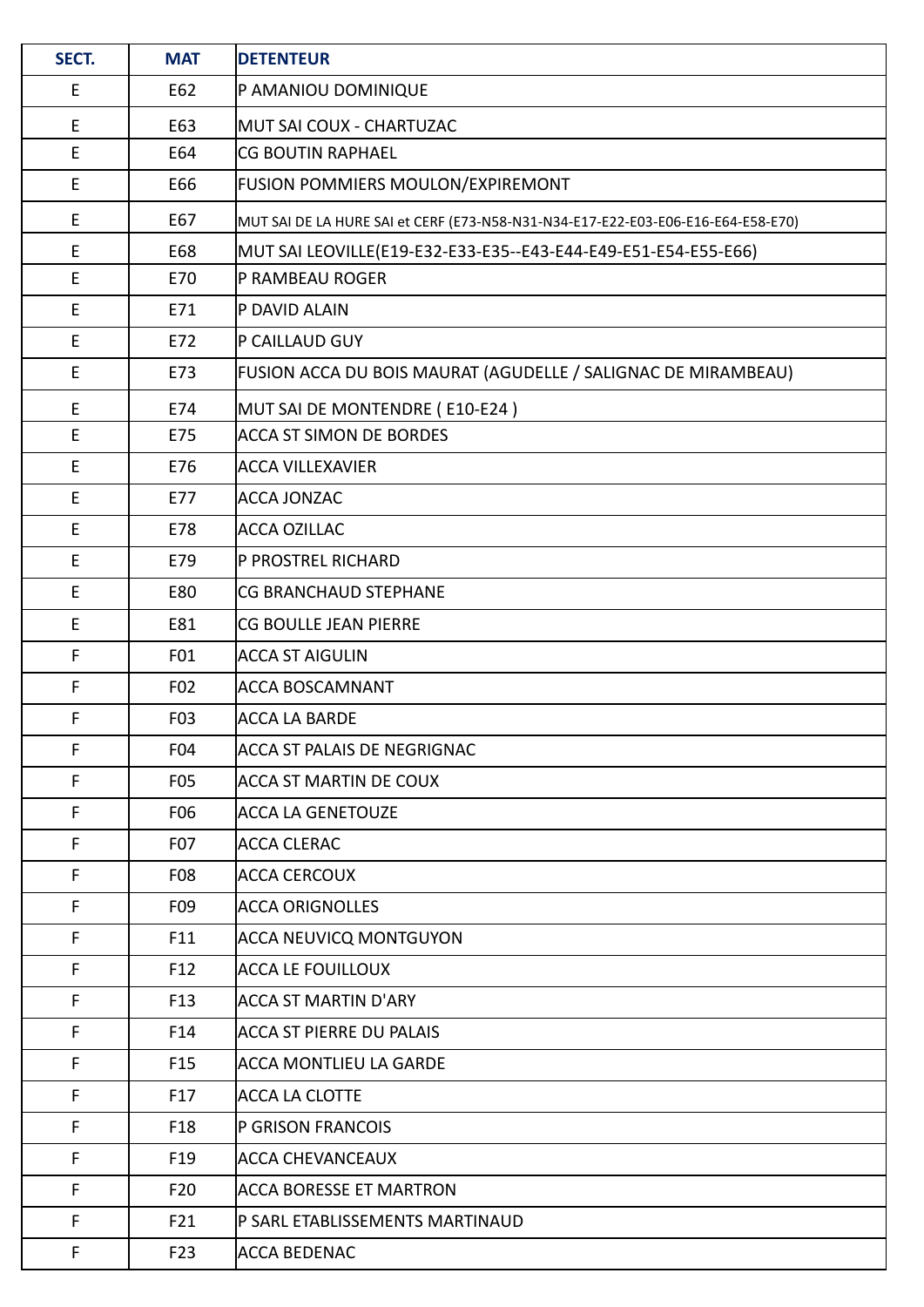| SECT.       | <b>MAT</b>      | <b>DETENTEUR</b>                                                             |
|-------------|-----------------|------------------------------------------------------------------------------|
| F           | F <sub>26</sub> | <b>CG GAUTRIAUD FABIEN</b>                                                   |
| F           | F <sub>28</sub> | <b>CG MAURICE MICHEL</b>                                                     |
| F           | F <sub>29</sub> | P RICHARD YVES                                                               |
| F           | F31             | <b>ACCA MONTGUYON</b>                                                        |
| F           | F32             | CG ARSICAUD ROMARIC                                                          |
| $\mathsf F$ | F35             | P BORDE GUY                                                                  |
| F           | F36             | P MOUCHE BERNARD                                                             |
| F           | F37             | P AMATE ALAIN                                                                |
| F           | F42             | P MAUGET FRANCIS                                                             |
| F           | F44             | P GAUTIER ROGER                                                              |
| F           | F47             | P FROMENTAY DENIS                                                            |
| F           | F48             | P CONSTANT JOSE                                                              |
| F           | F53             | P SERVEAU FRANCK                                                             |
| F           | F58             | P BORDE PIERRE                                                               |
| F           | F60             | <b>P BONNET GEORGES</b>                                                      |
| F           | F61             | P MINOT PATRICK                                                              |
| F           | F62             | P COGO ANGELO                                                                |
| F           | F63             | P AVRIL ROBERT                                                               |
| F           | F64             | P MARQUIS YVES                                                               |
| F           | F65             | CG ASSOCIATION DU SUD SAINTONGE                                              |
| F           | F66             | P GENDRE GUY                                                                 |
| F           | F68             | P CORNEAU ROBERT                                                             |
| F           | F69             | P RULLIER ERIC                                                               |
| F           | F71             | P GFA DU MAINE BLANC                                                         |
| F           | F73             | P RULLIER THIERRY                                                            |
| F           | F74             | P GFA DE ROUTILLAS                                                           |
| F           | F75             | <b>CG DUMONT REGIS</b>                                                       |
| F           | F77             | CG GFR DE LA POSTE                                                           |
| F           | F79             | P MARTY VIVIANE                                                              |
| F           | F82             | P LAUTRAIT ALAIN                                                             |
| F           | F83             | MUT SAI et CERF St PIERRE DU PALAIS (F05-F14-F17)                            |
| F           | F84             | MUT SAI et CERF La GENETOUZE (F75-62-65-63-60-29-26-06-64-79-78-36-73-61-22) |
| F           | F85             | MUT SAI BOSCAMNANT (F01-F02-F35-F52-F58 )                                    |
| F           | F86             | MUT SAI et CERF de ST PALAIS/NEUVICQ (F04-11)                                |
| F           | F87             | MUT SAI et CERF de MONTGUYON (F37-31-68-99-18-13-09)                         |
| F           | <b>F88</b>      | P REGNIER JEAN BERNARD                                                       |
| F           | F89             | CG AUGEAY JEAN LUC                                                           |
| F           | F90             | <b>CG CARRE-ROUDIER</b>                                                      |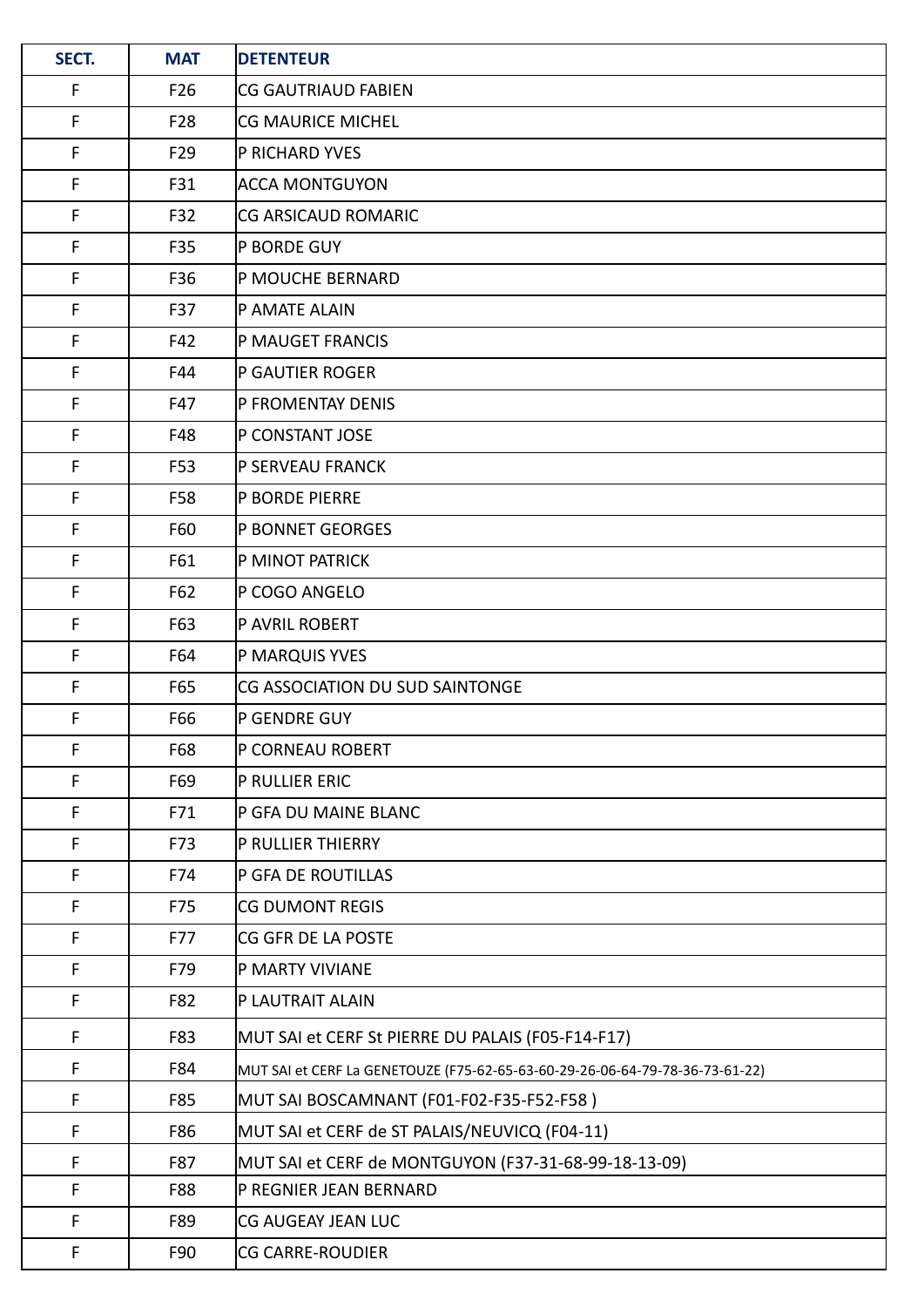| SECT. | <b>MAT</b>      | <b>DETENTEUR</b>                          |
|-------|-----------------|-------------------------------------------|
| F     | F91             | MUT SAI DE CERCOUX F08-F38                |
| F     | F92             | P MICHONNEAU MICHELLE                     |
| F     | F93             | CG SYLLA Jeanne                           |
| F     | F94             | P ARSICAUD JOSIANE                        |
| F     | F96             | P LANDE DE PIERRE FOLLE                   |
| F     | F97             | P AUDET PHILIPPE                          |
| F     | F98             | P OLLIVIER DENIS                          |
| F     | F99             | P CORNEAU ROBERT                          |
| F     | F101            | P IPPOLITO ALEXANDRE                      |
| F     | F102            | MUT SAI REGNIER - CARRE ROUDIER           |
| F     | F103            | <b>P BODET PHILIPPE</b>                   |
| F     | F104            | P LAROCHE DAVID                           |
| F     | F105            | P RICHARD NATHALIE                        |
| F     | F106            | CG MOTARD JEAN PHILIPPE                   |
| F     | F107            | P GAUTRIAUD                               |
| F     | F108            | P COIFFARD FRANCOIS                       |
| F     | F109            | P GREMONT GUILLAUME                       |
| F     | F110            | CG COGO LUIGI & ANGELO                    |
| F     | F111            | <b>CG LANDREAU</b>                        |
| F     | F112            | <b>MUT SAI SUD SAINTONGE</b>              |
| F     | F113            | MUT CERF et DAIMS secteur F               |
| F     | F114            | MUT SAI MAURICE - LANDREAU                |
| G     | G <sub>01</sub> | ACCA BIGNAY                               |
| G     | G06             | <b>ACCA LE MUNG</b>                       |
| G     | G08             | ACCA TAILLANT                             |
| G     | G09             | <b>ACCA ST SAVINIEN</b>                   |
| G     | G10             | <b>ACCA ARCHINGEAY</b>                    |
| G     | G12             | ACCA CHAMPDOLENT                          |
| G     | G13             | <b>ACCA LES NOUILLERS</b>                 |
| G     | G14             | <b>ACCA TONNAY BOUTONNE</b>               |
| G     | G16             | ACCA ST CREPIN                            |
| G     | G17             | <b>CG CIROTTEAU GUILLAUME</b>             |
| G     | G18             | ACCA PUY DU LAC                           |
| G     | G19             | ACCA ST COUTANT LE GRAND                  |
| G     | G <sub>22</sub> | <b>ACCA VOISSAY</b>                       |
| G     | G24             | ACCA TERNANT                              |
| G     | G28             | P VIGNER CLAUDE                           |
| G     | G33             | CG GRAND BOIS DE BERNERAY DANTRAS GEORGES |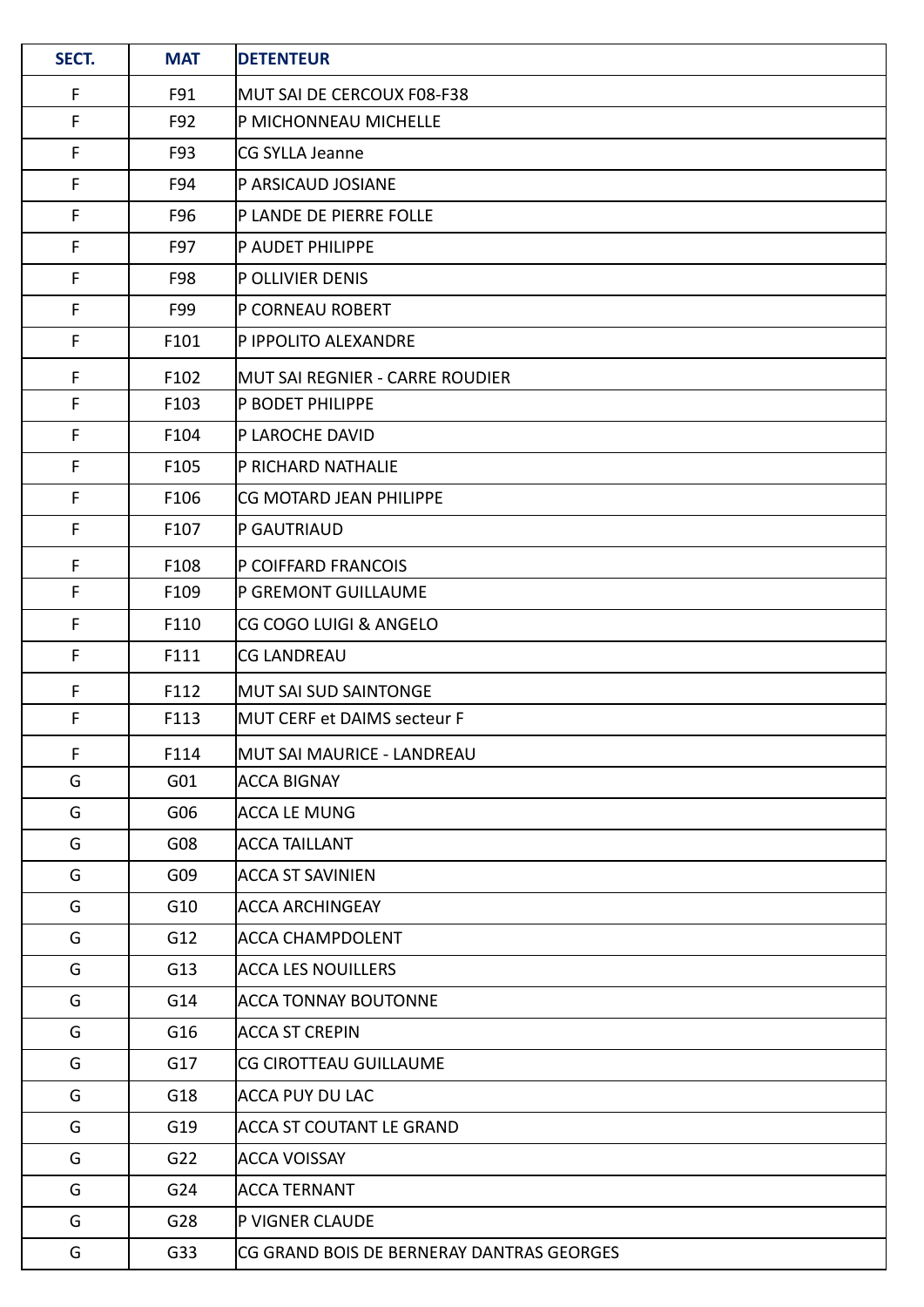| SECT. | <b>MAT</b>       | <b>DETENTEUR</b>                                                             |
|-------|------------------|------------------------------------------------------------------------------|
| G     | G35              | MUT SAI PUY DU LAC - ST COUTANT LE GRAND                                     |
| G     | G36              | MUT SAI ARCHINGEAY - TONNAY BTE - CIROTTEAU GUILLAUME                        |
| G     | G38              | <b>ACCA PORT D'ENVAUX</b>                                                    |
| G     | G40              | MUT SAI ST CREPIN - ANNEZAY (G16+G41)                                        |
| G     | G41              | <b>ACCA ANNEZAY</b>                                                          |
| G     | G42              | <b>ACCA TAILLEBOURG</b>                                                      |
| G     | G43              | CG LAUZE FOURCY THOMAS                                                       |
| G     | G44              | CG DRAHONNET M.                                                              |
| G     | G45              | P SCHOUTTETEN ROGER                                                          |
| G     | G46              | <b>P BRUNETEAU FREDERIC</b>                                                  |
| H     | H01              | <b>ACCA BORDS</b>                                                            |
| H     | H <sub>02</sub>  | <b>ACCA ST GEORGES DES COTEAUX</b>                                           |
| H     | H <sub>0</sub> 3 | <b>ACCA ST SULPICE D'ARNOULT</b>                                             |
| H     | H <sub>05</sub>  | <b>ACCA BALANZAC</b>                                                         |
| H     | H <sub>06</sub>  | <b>ACCA ECURAT</b>                                                           |
| H     | H <sub>0</sub> 7 | P PROU CLAUDE                                                                |
| H     | H <sub>0</sub> 8 | <b>ACCA STE RADEGONDE</b>                                                    |
| H     | H <sub>09</sub>  | <b>ACCA LES ESSARDS</b>                                                      |
| H     | H <sub>10</sub>  | <b>ACCA NIEUL LES SAINTES</b>                                                |
| H     | H11              | <b>ACCA PONT L'ABBE D'ARNOULT</b>                                            |
| H     | H12              | <b>ACCA SOULIGNONNES</b>                                                     |
| H     | H13              | <b>ACCA ST PORCHAIRE</b>                                                     |
| H     | H14              | <b>ACCA BEURLAY</b>                                                          |
| H     | H <sub>15</sub>  | <b>ACCA GEAY</b>                                                             |
| H     | H17              | <b>ACCA LA CLISSE</b>                                                        |
| H     | H18              | <b>ACCA ROMEGOUX</b>                                                         |
| H     | H19              | <b>ACCA CORME ROYAL</b>                                                      |
| H     | H <sub>20</sub>  | <b>ACCA LA VALLEE</b>                                                        |
| H     | H21              | P NOUREAU PATRICK                                                            |
| H     | H <sub>24</sub>  | P CHAILLOU CLAUDE                                                            |
| H     | H <sub>26</sub>  | P BLANCHARD BERNARD                                                          |
| H     | H31              | P CHATEAU DE RANSANNE                                                        |
| H     | H32              | <b>FUSION PLASSAY-CRAZANNES</b>                                              |
| H     | H33              | MUT SAI H33 (H01-02-03--05-06-08-09-10-11-12-13-14 -15-17-18-19-20-21-26-32) |
| H     | H34              | FUSION de la vallée de ROMEGOUX                                              |
| H     | H35              | FUSION PONT L'ABBEE-TRIZAY-CHAMPAGNE                                         |
| H     | H36              | LES AMIS DE LA SALLE                                                         |
| H     | H37              | PRIVE LAURENT SOPHIE                                                         |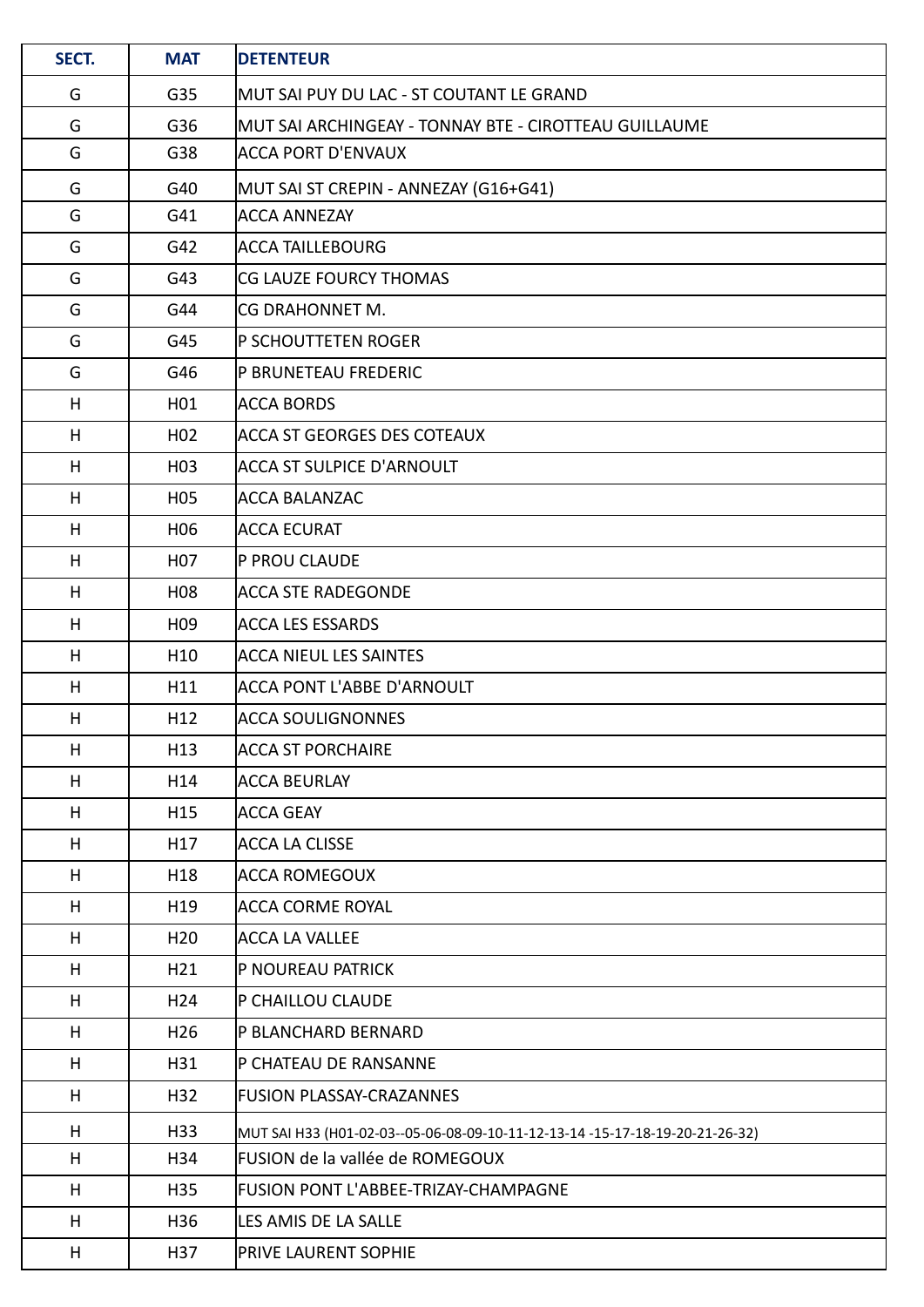| SECT.        | <b>MAT</b>      | <b>DETENTEUR</b>                                 |
|--------------|-----------------|--------------------------------------------------|
| J            | J01             | ACCA CHAMPAGNE                                   |
| J            | J <sub>02</sub> | <b>ACCA STE GEMME</b>                            |
| J            | J03             | ACCA LA GRIPPERIE ST SYMPHORIEN                  |
| J            | J04             | <b>ACCA ST AGNANT LES MARAIS</b>                 |
| J            | J05             | CG DOMBECK STANISLAS (ass La mauviniere)         |
| J            | J06             | <b>ACCA TRIZAY</b>                               |
| J            | J07             | CG LES AMIS DE LA SALLE-LE GOUCHE DENIS          |
| J            | J09             | ACCA ST JUST LUZAC                               |
| $\mathsf{J}$ | J10             | <b>ACCA ECHILLAIS</b>                            |
| J            | J11             | ACCA ST JEAN D'ANGLE                             |
| J            | J12             | <b>ACCA ST SORNIN</b>                            |
| $\mathsf{J}$ | J13             | P SUIRE FRANCOIS                                 |
| J            | J14             | ACCA SOUBISE                                     |
| J            | J15             | <b>ACCA LE GUA</b>                               |
| J            | J16             | CG CHAILLOU FRANCIS                              |
| $\mathsf{J}$ | J17             | P AMICALE LES JAMELLES-GANDOUIN                  |
| $\mathsf{J}$ | J18             | <b>ACCA NIEULLE SUR SEUDRE</b>                   |
| J            | J19             | <b>CG LAURENT SOPHIE</b>                         |
| J            | J20             | CG LOQUET PHILIPPE                               |
| J            | J22             | <b>ACCA SABLONCEAUX</b>                          |
| J            | J23             | <b>ACCA ST HYPPOLYTE</b>                         |
| J            | J24             | P PECHEREAU RENE                                 |
| J            | J25             | ACCA ST NAZAIRE SUR CHA.                         |
| J            | J26             | <b>CG GAY LIONEL</b>                             |
| J            | J27             | CG ASS DES CHASSEURS DE SABLONCEAUX - GUILLONEAU |
| J            | J28             | CG BESSON GENEVIEVE                              |
| J            | J29             | <b>ACCA NANCRAS</b>                              |
| J            | J30             | P BUOT JEAN PAUL                                 |
| J            | J32             | <b>ACCA MARENNES</b>                             |
| J            | J33             | <b>ACCA BOURCEFRANC</b>                          |
| J            | J34             | <b>CG PORTIER JAMES</b>                          |
| J            | J36             | P MILLET GERARD                                  |
| J            | J37             | CG CHEVALLEREAU BERNARD                          |
| J            | J41             | <b>ACCA MOEZE</b>                                |
| J            | J42             | P ZAKHARENKOV ANNA                               |
| J            | J43             | MUT SAI LANDES DE CADEUIL                        |
| J            | J44             | P ROUYER MICHEL                                  |
| J            | J45             | <b>ACCA BEAUGEAY</b>                             |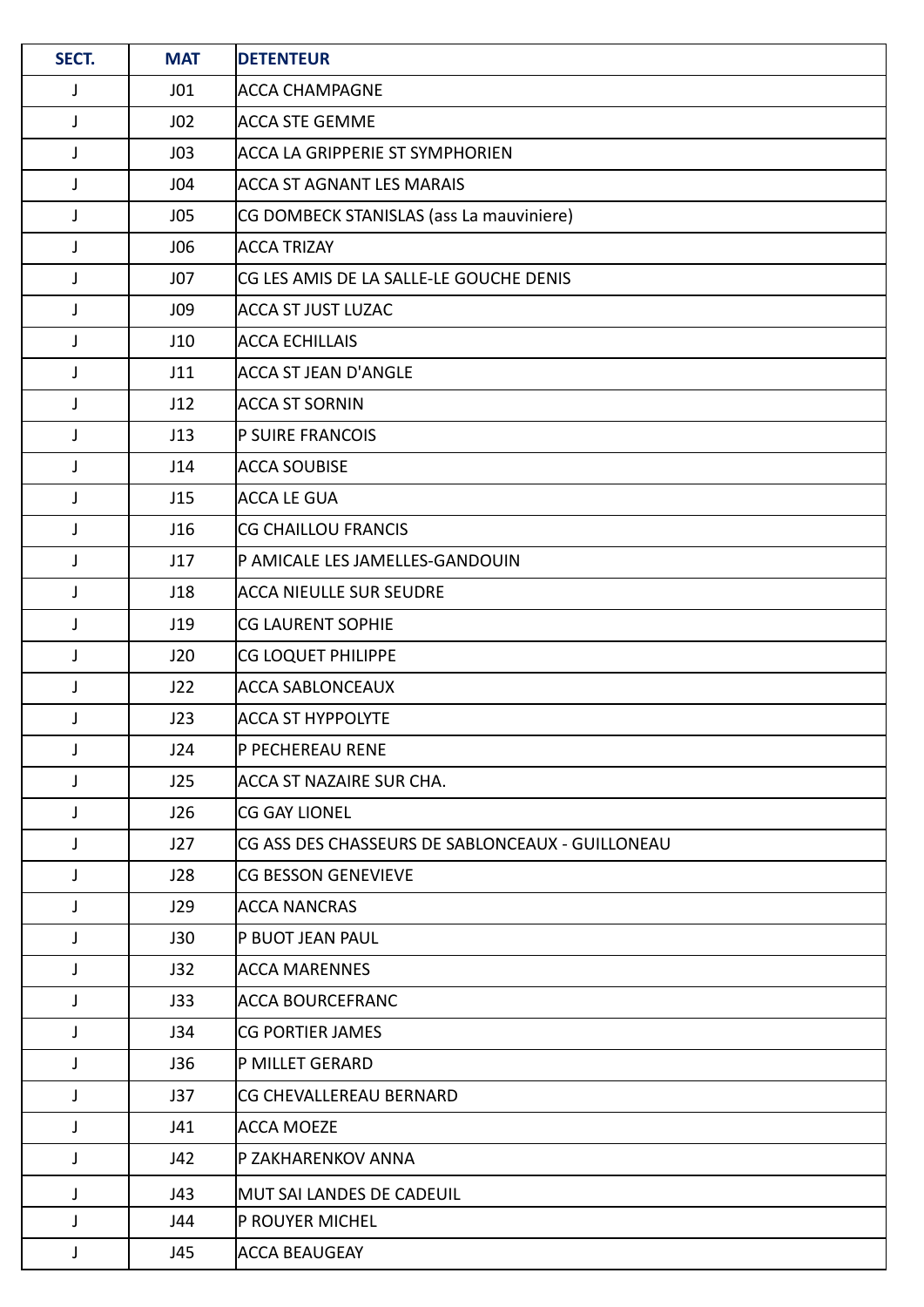| SECT.        | <b>MAT</b> | <b>DETENTEUR</b>                                                        |
|--------------|------------|-------------------------------------------------------------------------|
| J            | J46        | MUT SAI ST HILAIRE (J10-14-16-17-25-41-45-57-60-61-66-68)               |
| J            | <b>J50</b> | P JARRIAULT GILLES                                                      |
| $\mathsf{J}$ | J56        | P ASS CHASSE DES PROPRIETAIRES LIBRES (GEOFFROY Pascal)                 |
| J            | J57        | <b>CG MICHAUD ROBERT</b>                                                |
| J            | <b>J58</b> | P BERBUTEAU BERNARD                                                     |
| J            | J59        | P BASE AERIENNE 721 PRIVEE                                              |
| J            | J63        | ACCA HIERS BROUAGE                                                      |
| J            | J65        | MUT SAI SEUDRE-BROUE (J05-09-11-12-15-18-20-26-51-22-32-33-62-63-67-68) |
| J            | <b>J66</b> | <b>ACCA PORT DES BARQUES-ST FROULT</b>                                  |
| J            | J67        | P CHAVAGNAT PAULE                                                       |
| J            | J71        | CG TRILLAUD DOMINIQUE                                                   |
| J            | J72        | P RICHARD CHRISTIAN                                                     |
| J            | J73        | <b>P BETTY</b>                                                          |
| K            | K01        | <b>ACCA LES EDUTS</b>                                                   |
| K            | K02        | <b>ACCA DAMPIERRE S/BOUTONNE</b>                                        |
| K            | K03        | ACCA ST GEORGES DE LONGUEPIERRE                                         |
| K            | K04        | <b>ACCA CHIVES</b>                                                      |
| K            | K05        | <b>ACCA ST MANDE S/BREDOIRE</b>                                         |
| K            | K06        | P COMMUNE DE SALEIGNES                                                  |
| K            | K08        | ACCA LA VILLEDIEU                                                       |
| К            | K09        | ACCA VILLIERS COUTURE                                                   |
| K            | K11        | CG BEGUIER ALAIN - LES USAGES                                           |
| K            | K12        | <b>ACCA FONTAINE CHALENDRAY</b>                                         |
| K            | K13        | <b>ACCA NERE</b>                                                        |
| K            | K14        | ACCA CONTRE                                                             |
| K            | K15        | <b>ACCA AULNAY</b>                                                      |
| K            | K18        | <b>ACCA VILLEMORIN</b>                                                  |
| K            | K19        | P SCI DU GRAND BOIS                                                     |
| K            | K22        | ASS DE LA FORET D'AULNAY - BERNAUD JEAN CLAUDE                          |
| K            | K23        | <b>BRUNET DANNY</b>                                                     |
| K            | K24        | <b>ACCA SEIGNE</b>                                                      |
| K            | K25        | <b>FUSION RO.SA.VI.17</b>                                               |
| K            | K28        | PRIVEE O.N.F 9                                                          |
| K            | K29        | P GAUTIER JEAN MICHEL                                                   |
| K            | K30        | ACCA BLANZAC SUR BOUTONNE                                               |
| К            | K32        | MUT SAI et CERF LA VILLEDIEU - BEGUIER - GAUTIER                        |
| K            | K33        | MUT CERF (dept 17 et 79 "availle")                                      |
| K            | K34        | MUT SAI K15-Q27 (AULNAY/CHERBONNIERES)                                  |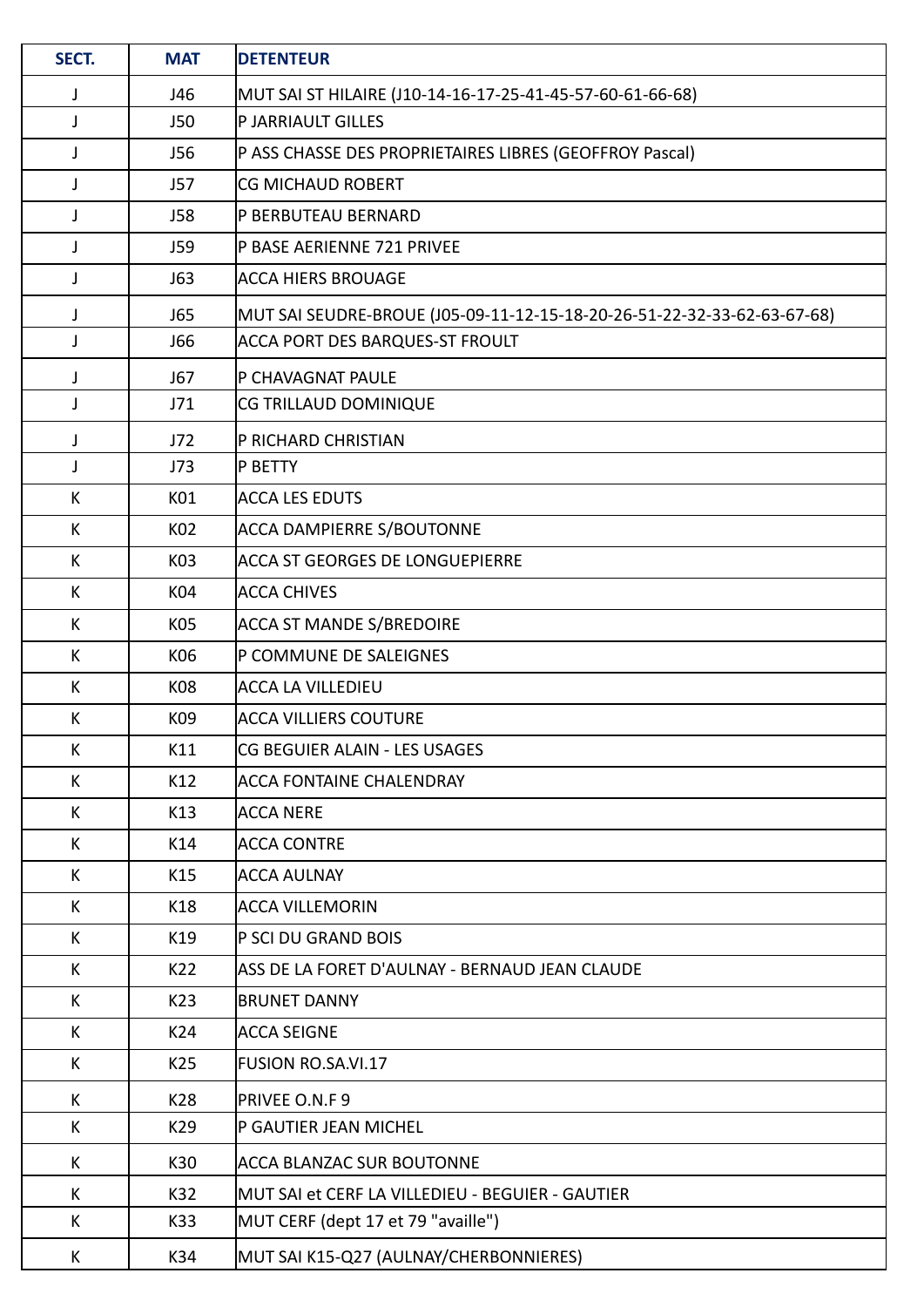| SECT.        | <b>MAT</b>      | <b>DETENTEUR</b>                                     |
|--------------|-----------------|------------------------------------------------------|
| K            | K35             | ACCA BLANZAY S/BOUTONNE+ DORAT MUTUALISATION K30-T23 |
| L            | L01             | <b>ACCA DOEUIL SUR LE MIGNON</b>                     |
| L            | L <sub>02</sub> | <b>ACCA VANDRE</b>                                   |
| L            | L05             | <b>ACCA MIGRE</b>                                    |
| L            | L06             | <b>CG BLAY CHRISTINE</b>                             |
| L            | L <sub>07</sub> | ACCA COURANT                                         |
| L            | L08             | <b>ACCA TORXE</b>                                    |
| L            | L <sub>10</sub> | <b>ACCA ST FELIX</b>                                 |
| $\mathsf{L}$ | L12             | <b>ACCA MARSAIS</b>                                  |
| L            | L13             | <b>ACCA BREUIL LA REORTE</b>                         |
| L            | L14             | <b>CG DALLE PHILIPPE</b>                             |
| $\mathsf{L}$ | L15             | ACCA CHANTEMERLE / LA SOIE                           |
| L            | L <sub>16</sub> | <b>ACCA BERNAY ST MARTIN</b>                         |
| L            | L17             | <b>ACCA ST MARD</b>                                  |
| L            | L <sub>19</sub> | <b>ACCA ST SATURNIN DU BOIS</b>                      |
| L            | L21             | <b>ACCA LANDES</b>                                   |
| $\mathsf{L}$ | L23             | <b>ACCA PUYROLLAND</b>                               |
| L            | L24             | <b>ACCA ST LAURENT DE LA BARRIERE</b>                |
| L            | L25             | <b>CG AUGER CEDRIC</b>                               |
| $\mathsf{L}$ | L <sub>28</sub> | <b>CG PETORIN MICHEL</b>                             |
| L            | L30             | <b>CG FONTAINE CLAUDE</b>                            |
| $\mathsf{L}$ | L32             | ENTENTE DE GESTION DES DEUX VALLEES (L12-L19)        |
| L            | L36             | MUT SAI DES BOSSES L02-08-13-15-17-23-24-38-39-43    |
| L            | L37             | MUT DE LA VILLE AUX MOINES (L01-L06)                 |
| L            | L39             | FUSION AICA L'UNION (Nachamps / St Loup)             |
| L            | L40             | <b>ACCA LOZAY</b>                                    |
| L            | L41             | BERTHONNIERE ALEXANDRE - RULAUD AGNES                |
| L            | L43             | <b>ACCA LA VERGNE</b>                                |
| L            | L44             | MUT DE L'ESPERANCE (L05-L10-L16)                     |
| $\mathsf{L}$ | L45             | MUT DES SAPINS (L40-L41)                             |
| L            | L47             | <b>CG GAUTIER ROGER</b>                              |
| M            | M01             | ACCA COURCON D'AUNIS                                 |
| M            | M02             | <b>CG ROGEON MICHEL</b>                              |
| M            | M03             | <b>CG RUBIO ANTOINE</b>                              |
| M            | M04             | <b>CG NEVEUX ELIE</b>                                |
| M            | M05             | CG MENNEGUERRE CLAUDE                                |
| M            | M06             | ACCA CRAM CHABAN                                     |
| M            | M07             | ACCA LA GREVE / LE MIGNON                            |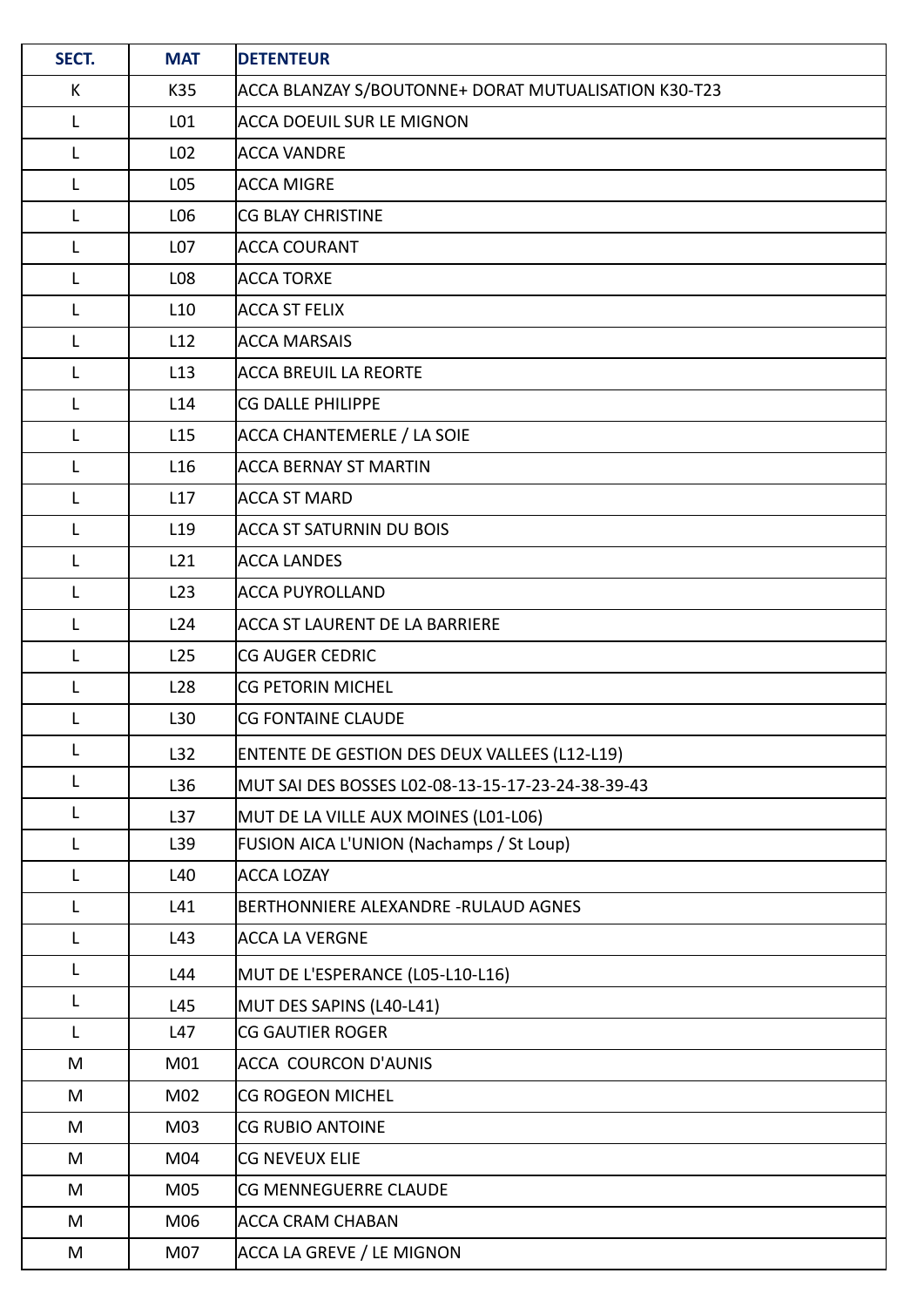| SECT. | <b>MAT</b>      | <b>DETENTEUR</b>                         |
|-------|-----------------|------------------------------------------|
| M     | M08             | P MENNEGUERRE CLAUDE                     |
| M     | M10             | P MOURLON LYDIE                          |
| M     | M11             | ACCA FERRIERES D'AUNIS                   |
| M     | M13             | <b>ACCA LE GUE D'ALLERE</b>              |
| M     | M14             | <b>CG BRANGER LAURENT</b>                |
| M     | M15             | <b>CG GORIOUX BENOIT</b>                 |
| M     | M16             | P PETIT JEAN YVES                        |
| M     | M17             | P HENROT CHRISTIAN                       |
| M     | M18             | CG PENOT GUY YVON                        |
| M     | M20             | lCG AUGEREAU MICHEL                      |
| M     | M21             | CG FORET SECTIONNALE DE POLEON LA GRANGE |
| M     | M22             | <b>CG PROUZEAU FRANCOIS</b>              |
| M     | M <sub>23</sub> | <b>ACCA BENON</b>                        |
| M     | M26             | <b>ACCA VOUHE</b>                        |
| M     | M27             | <b>BEUGNON DANIEL</b>                    |
| M     | M30             | CG LAVALADE DOMINIQUE                    |
| M     | M31             | <b>ACCA VIRSON</b>                       |
| M     | M32             | ACCA LA RONDE                            |
| M     | M33             | ACCA ST CYR DU DORET                     |
| M     | M35             | ACCA ST GEORGES DU BOIS M35 + M18        |
| M     | M36             | ACCA ST PIERRE D'AMILLY                  |
| M     | M40             | <b>ACCA ST SAUVEUR D'AUNIS</b>           |
| M     | M41             | ACCA LA LAIGNE                           |
| M     | M42             | P OLLIVIER MICHEL                        |
| M     | M43             | <b>P GRIFFON YANNICK</b>                 |
| M     | M45             | P PINAUD LIONEL                          |
| M     | M47             | ACCA ANAIS                               |
| M     | M49             | <b>CG PERRAULT JONATHAN</b>              |
| M     | M51             | <b>ACCA TAUGON</b>                       |
| M     | M52             | ACCA BOUHET                              |
| M     | M53             | P CAILLAUD JACQUES                       |
| M     | M55             | P BOULAIS JEAN PIERRE                    |
| M     | M57             | P GARNAUD JANICK                         |
| M     | M58             | ACCA COURCON D'AUNIS                     |
| M     | M61             | ACCA LA GREVE SUR LE MIGNON              |
| M     | M63             | <b>CG LORIT GERARD</b>                   |
| M     | M65             | ACCA GUE D'ALLERE                        |
| M     | M66             | P POUVREAU LIONEL                        |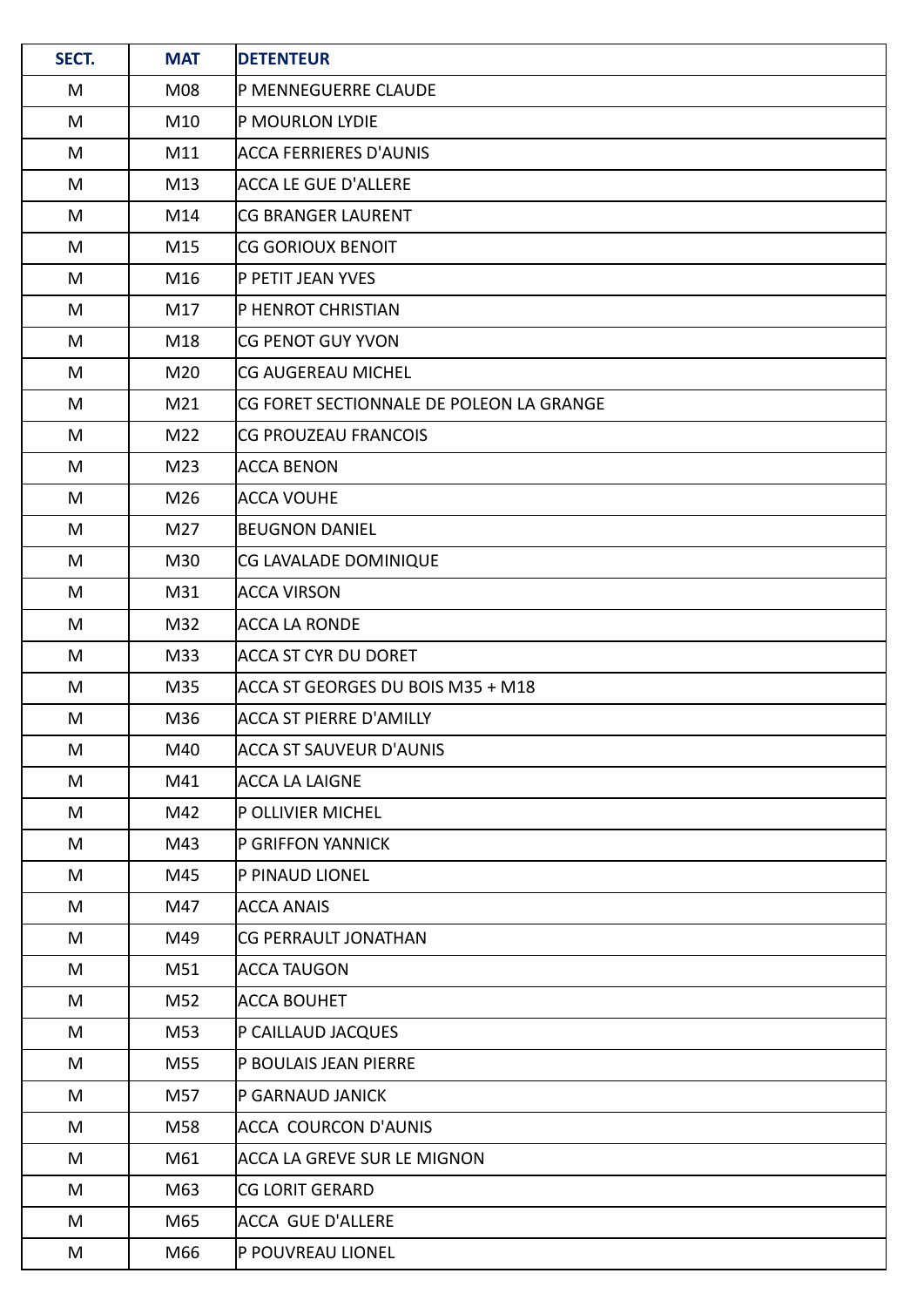| SECT.        | <b>MAT</b>       | <b>DETENTEUR</b>                                                                             |  |  |  |
|--------------|------------------|----------------------------------------------------------------------------------------------|--|--|--|
| M            | M68              | P LOISEAU JACQUES                                                                            |  |  |  |
| M            | M69              | P DUCOURNAU FRANCOIS                                                                         |  |  |  |
| M            | M71              | MUT SAI DES COMBES (M11-23-33-37-38-74)                                                      |  |  |  |
| M            | M72              | <b>CG DURAND CLAUDE</b>                                                                      |  |  |  |
| M            | M73              | MUT SAI BORDS DE SEVRE M32-51                                                                |  |  |  |
| M            | M74              | <b>ACCA LE GUE D'ALLERE</b>                                                                  |  |  |  |
| M            | M75              | P GARON YANNICK                                                                              |  |  |  |
| M            | M76              | MUT SAI MASSIF BENON (M02-03-06-10-14-15-16-20-21-22-25-26-35-36-41-44-43-45-48-49-55-75-78) |  |  |  |
| M            | M78              | CG CHENEREAU JACQUES                                                                         |  |  |  |
| M            | M79              | <b>CG MARET RICHARD</b>                                                                      |  |  |  |
| M            | M80              | MUT SAI DE L'IMPEAU (M47- 57)                                                                |  |  |  |
| N            | N <sub>0</sub> 2 | <b>ACCA CLION SUR SEUGNE</b>                                                                 |  |  |  |
| $\mathsf{N}$ | <b>N03</b>       | <b>ACCA ST GENIS DE SAINTONGE</b>                                                            |  |  |  |
| N            | <b>N04</b>       | <b>ACCA PLASSAC</b>                                                                          |  |  |  |
| N            | <b>N05</b>       | <b>ACCA ST SIGISMOND DE CLERMONT</b>                                                         |  |  |  |
| N            | <b>N06</b>       | <b>CG SOULARD MAX</b>                                                                        |  |  |  |
| N            | N10              | P THOMAZEAU BRUNO                                                                            |  |  |  |
| $\mathsf{N}$ | N11              | <b>ACCA NIEUL LE VIROUIL</b>                                                                 |  |  |  |
| N            | N13              | P BOSSIS EARL LES SOEURS DU MAINE                                                            |  |  |  |
| $\mathsf{N}$ | N14              | P MAGEAUD RAYMOND                                                                            |  |  |  |
| $\mathsf{N}$ | N <sub>16</sub>  | <b>ACCA AVY</b>                                                                              |  |  |  |
| ${\sf N}$    | N17              | <b>ACCA ST DIZANT DU BOIS</b>                                                                |  |  |  |
| N            | N19              | CG PELLO JEAN YVES                                                                           |  |  |  |
| N            | N <sub>20</sub>  | <b>AICA ST GENIS SAINTONGE</b>                                                               |  |  |  |
| N            | N23              | <b>ACCA MARIGNAC</b>                                                                         |  |  |  |
| N            | N24              | <b>ACCA ST GEORGES ANTIGNAC</b>                                                              |  |  |  |
| N            | N <sub>25</sub>  | <b>ACCA FLEAC S/SEUGNE</b>                                                                   |  |  |  |
| N            | N26              | <b>ACCA BELLUIRE</b>                                                                         |  |  |  |
| N            | N28              | <b>ACCA GUITINIERES</b>                                                                      |  |  |  |
| N            | N37              | <b>ACCA ST HILAIRE DU BOIS</b>                                                               |  |  |  |
| N            | N39              | P GFA VINOT ET FILS                                                                          |  |  |  |
| N            | N40              | <b>ACCA CLAM</b>                                                                             |  |  |  |
| N            | N42              | P LABETA JACQUES                                                                             |  |  |  |
| N            | N45              | P PROSTREL RICHARD                                                                           |  |  |  |
| $\mathsf{N}$ | <b>N53</b>       | <b>AICA LA GRAND VAU</b>                                                                     |  |  |  |
| N            | <b>N55</b>       | P COLLAS CHRISTOPHE                                                                          |  |  |  |
| N            | <b>N57</b>       | P GFA DE CLERBISE                                                                            |  |  |  |
| N            | N59              | CG MORISSET THOMAZEAU                                                                        |  |  |  |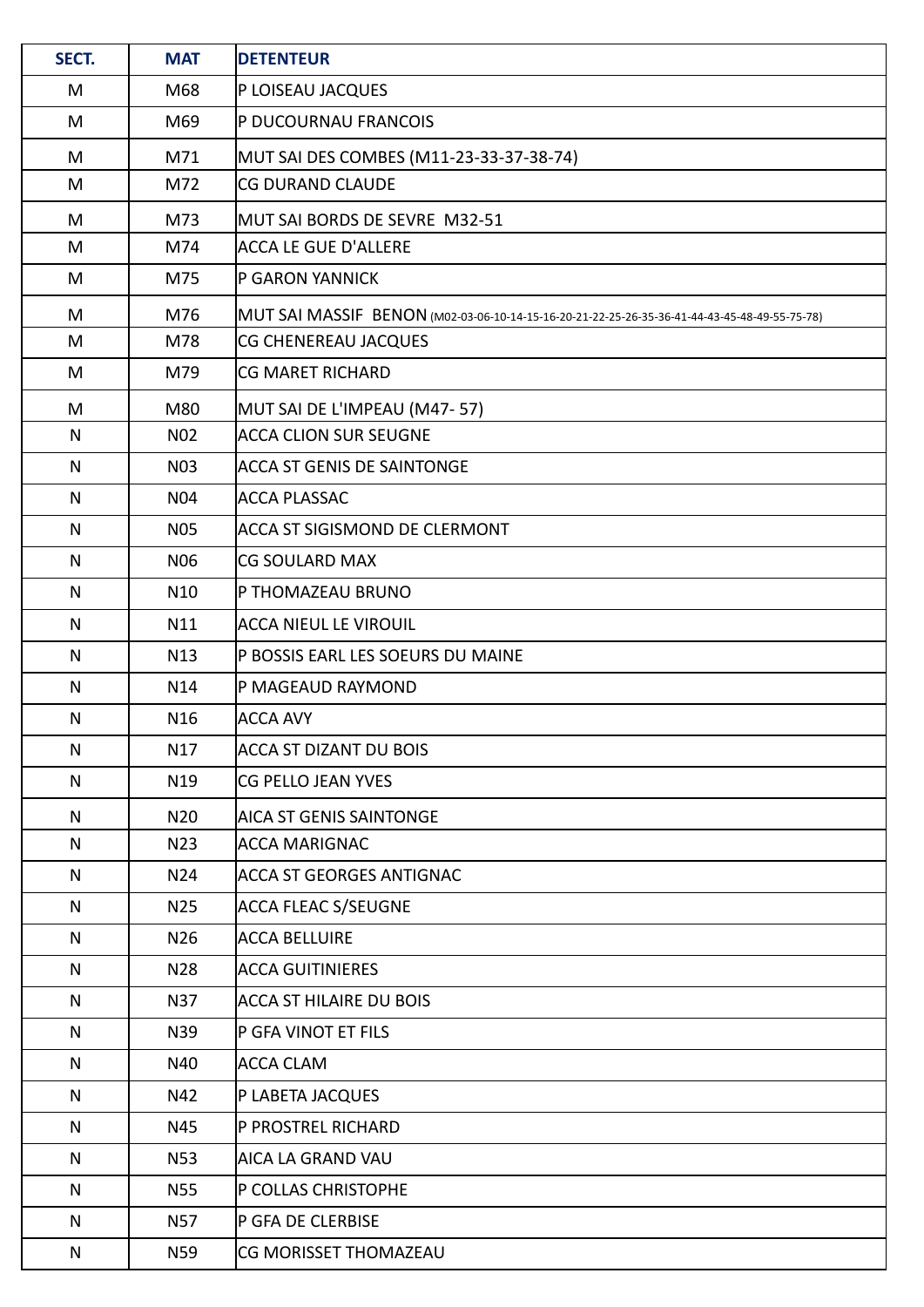| SECT.        | <b>MAT</b>      | <b>DETENTEUR</b>                            |
|--------------|-----------------|---------------------------------------------|
| N            | <b>N60</b>      | P MOUNET JEAN MARC                          |
| $\mathsf{N}$ | N61             | <b>FUSION MOSNAC ST GREGOIRE</b>            |
| N            | N <sub>62</sub> | <b>ACCA MIRAMBEAU</b>                       |
| N            | N63             | ACCA ST MARTIAL DE MIRAMBEAU                |
| N            | N64             | ACCA ST MARTIAL MIRAMBEAU EST A10           |
| N            | N65             | <b>ACCA ST QUANTIN DE RANCANNE</b>          |
| $\mathsf{N}$ | N66             | <b>ACCA ST PALAIS DE PHIOLIN</b>            |
| N            | N67             | AICA CONSAC SEMILLAC                        |
| N            | <b>N68</b>      | CG GFR BEL AIR                              |
| N            | N69             | MUT SAI MIRAMBEAU - ST MARTIAL DE MIRAMBEAU |
| ${\sf N}$    | N70             | MUT SAI ST PALAIS ET ST QUANTIN ( N65-N66)  |
| N            | N71             | MUT CERF DE LA MAINE EST A10                |
| $\mathsf{O}$ | O01             | ACCA DOLUS D'OLERON                         |
| $\mathsf{O}$ | O02             | ACCA ST GEORGES D'OLERON                    |
| $\mathsf{O}$ | O04             | ACCA ST PIERRE D OLERON                     |
| $\mathsf{O}$ | O06             | $O.N.F - 5$                                 |
| $\mathsf{O}$ | O07             | $O.N.F - 6$                                 |
| $\mathsf{O}$ | O08             | <b>ACCA LA BREE LES BAINS</b>               |
| $\mathsf{O}$ | 011             | ACCA ST DENIS D'OLERON                      |
| $\mathsf{O}$ | 012             | CG FONTENEAU FRANCOIS                       |
| $\mathsf O$  | O13             | AICA D'OLERON (003-005-009)                 |
| $\mathsf{O}$ | O14             | CG SIGNOL - VAUCHELET GERARD                |
| O            | O15             | P WIDENDAELE LAURENT                        |
| $\mathsf{O}$ | O16             | O.N.F - 8                                   |
| O            | O19             | CG METAYER JEAN LUC - LACHAMBRE PHILIPPE    |
| O            | O <sub>20</sub> | P CHARPENTIER ALAIN                         |
| $\mathsf{O}$ | O21             | <b>MUT CERF OLERON</b>                      |
| $\mathsf{O}$ | O22             | MUT CERF O.N.F                              |
| $\mathsf{O}$ | O <sub>25</sub> | P WIDANDAELE LAURENT                        |
| P            | P01             | <b>ACCA CELLES</b>                          |
| P            | P03             | <b>ACCA SALIGNAC/CHARENTE</b>               |
| P            | P04             | AICA GERMIGNAC                              |
| P            | P05             | <b>ACCA ST SEVER DE SAINTONGE</b>           |
| P            | P06             | ACCA CHADENAC                               |
| P            | P07             | <b>ACCA JARNAC CHAMPAGNE</b>                |
| P            | P09             | <b>ACCA MONTILS</b>                         |
| P            | P10             | ACCA ROUFFIAC                               |
| P            | P11             | <b>ACCA STE LHEURINE</b>                    |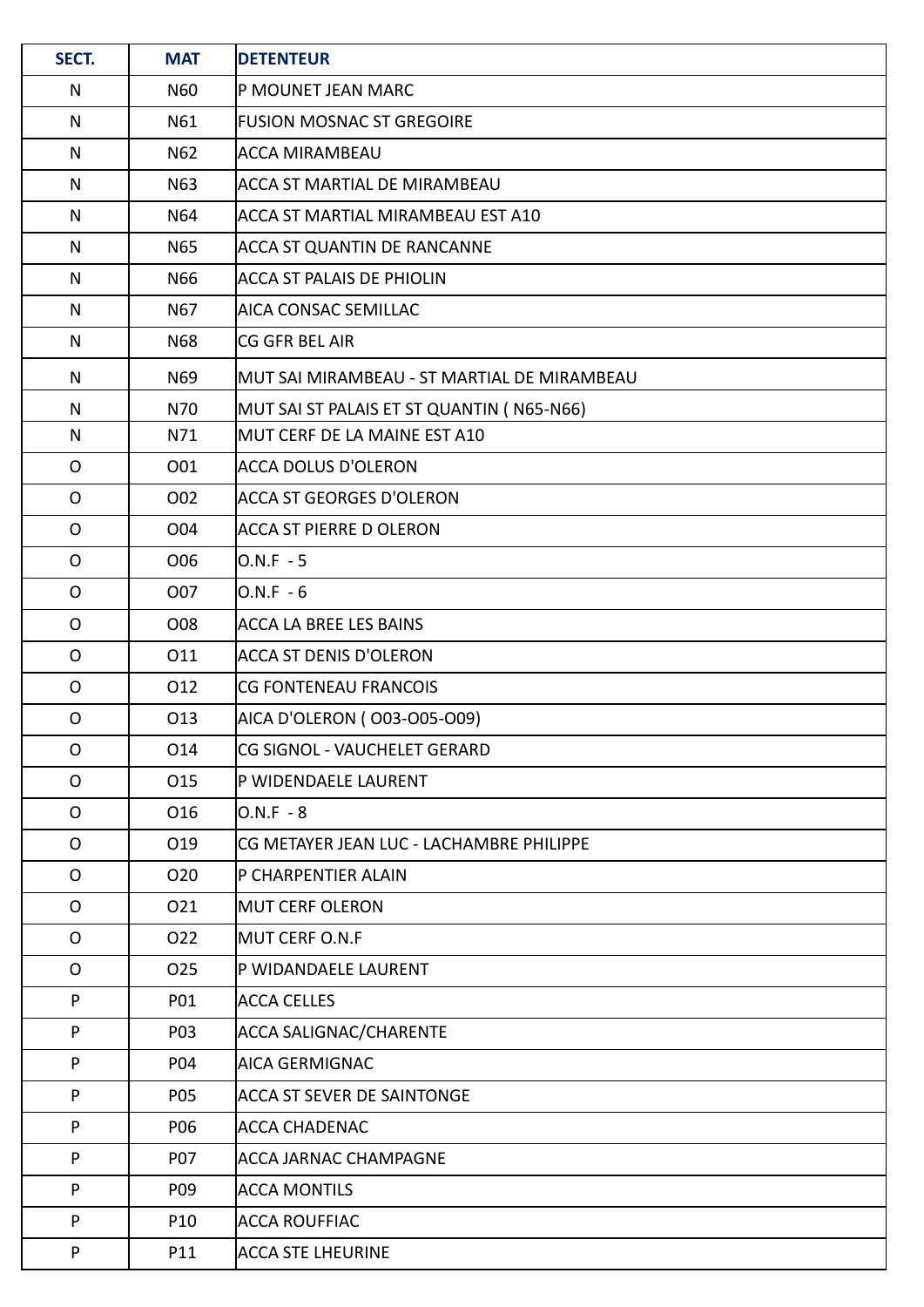| SECT.        | <b>MAT</b>      | <b>DETENTEUR</b>                                                          |  |  |  |
|--------------|-----------------|---------------------------------------------------------------------------|--|--|--|
| ${\sf P}$    | P12             | <b>AICA LA DIANE ARCHIACAISE</b>                                          |  |  |  |
| ${\sf P}$    | P13             | <b>ACCA BRIVES/CHARENTE</b>                                               |  |  |  |
| ${\sf P}$    | P14             | ACCA ST MARTIAL S/LE NE                                                   |  |  |  |
| $\mathsf{P}$ | P15             | <b>ACCA ST CIERS CHAMPAGNE</b>                                            |  |  |  |
| P            | P20             | <b>ACCA PONS</b>                                                          |  |  |  |
| ${\sf P}$    | P23             | <b>ACCA MEUX</b>                                                          |  |  |  |
| P            | P25             | <b>ACCA LA JARD</b>                                                       |  |  |  |
| P            | P26             | <b>ACCA COURCOURY</b>                                                     |  |  |  |
| P            | P27             | <b>ACCA LES GONDS</b>                                                     |  |  |  |
| ${\sf P}$    | P29             | <b>ACCA COLOMBIERS</b>                                                    |  |  |  |
| P            | P30             | <b>ACCA LONZAC</b>                                                        |  |  |  |
| $\mathsf{P}$ | P32             | <b>ACCA ECHEBRUNE</b>                                                     |  |  |  |
| P            | P33             | <b>ACCA BIRON</b>                                                         |  |  |  |
| $\mathsf{P}$ | P36             | <b>ACCA CHAMPAGNAC</b>                                                    |  |  |  |
| P            | P38             | <b>ACCA PERIGNAC</b>                                                      |  |  |  |
| P            | P40             | ACCA BOUGNEAU                                                             |  |  |  |
| P            | P41             | <b>ACCA COULONGES</b>                                                     |  |  |  |
| ${\sf P}$    | P43             | <b>AICA REGION DE PONS</b>                                                |  |  |  |
| P            | P44             | AICA MONTILS (P05-09-10-45)                                               |  |  |  |
| P            | P45             | <b>ACCA ST SEURIN DE PALENNE</b>                                          |  |  |  |
| ${\sf P}$    | P47             | MUT SAI CHADENAC - JARNAC CHAMPAGNE - NEULLES/NEUILLAC                    |  |  |  |
| P            | P48             | <b>ACCA ST GERMAIN DE VIBRAC</b>                                          |  |  |  |
| P            | P49             | MUT SAI ST GERMAIN DE VIBRAC - REAUX - CHAMPAGNAC - MEUX - BUFFARD PIERRE |  |  |  |
| ${\sf P}$    | <b>P50</b>      | MUT SAI P32-P41                                                           |  |  |  |
| P            | P51             | MUT SAI CELLES - ST MARTIAL/NE - CIERZAC - GERMIGNAC                      |  |  |  |
| ${\sf P}$    | P <sub>53</sub> | <b>ACCA MAZEROLLES</b>                                                    |  |  |  |
| P            | P56             | MUT MONTILS - ROUFFIAC - ST SERIN DE PALENN                               |  |  |  |
| P            | P57             | <b>ACCA ST LEGER</b>                                                      |  |  |  |
| P            | P58             | <b>ACCA BERNEUIL</b>                                                      |  |  |  |
| P            | P59             | <b>ACCA PREGUILLAC</b>                                                    |  |  |  |
| P            | P60             | P TEXIER BERNARD                                                          |  |  |  |
| P            | P61             | <b>CG BUFFARD PIERRE</b>                                                  |  |  |  |
| P            | P62             | FUSION REAUX SUR TREFLE (P24-P31-N54) moings+reaux+st maurice tavernole   |  |  |  |
| P            | P64             | FUSION ACCA NEULLES-NEUILLAC (P39-P08)                                    |  |  |  |
| P            | P65             | <b>FUSION CHAMPAGNAC MEUX</b>                                             |  |  |  |
| PC           | <b>PC 06</b>    | ZAKHARENKOCV                                                              |  |  |  |
| PC           | <b>PC 08</b>    | PIEDLOUP J.PHILIPPE                                                       |  |  |  |
| PC           | <b>PC 17</b>    | <b>BALLANGER (Benon)</b>                                                  |  |  |  |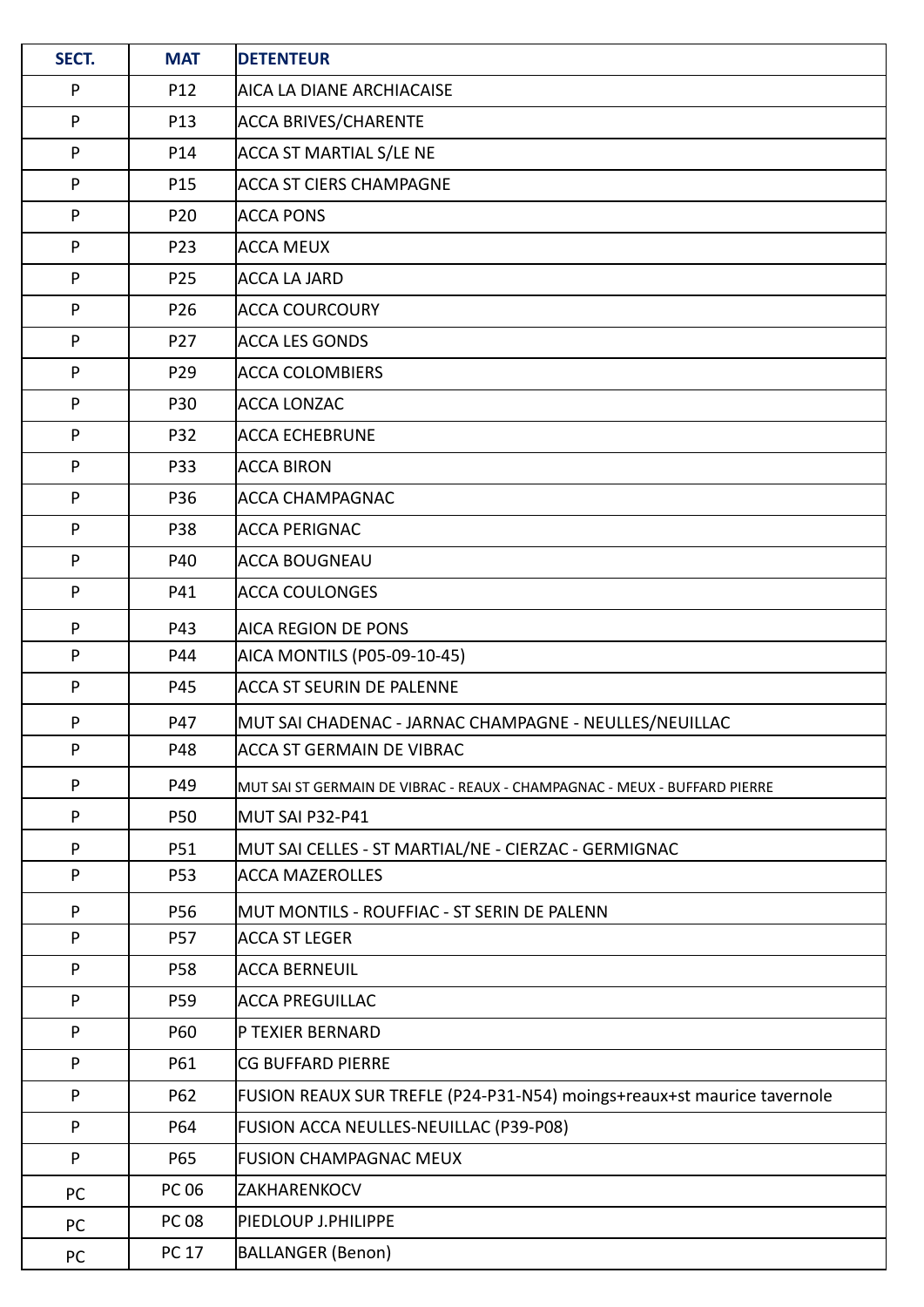| SECT. | <b>MAT</b>       | <b>DETENTEUR</b>               |
|-------|------------------|--------------------------------|
| PC    | PC01             | <b>BONNEAU</b>                 |
| PC    | PC <sub>02</sub> | SOULARD                        |
| PC    | PC <sub>03</sub> | ANCELIN                        |
| PC    | PC05             | <b>SAFARI PARC</b>             |
| PC    | PC <sub>06</sub> | ZAKHARENKOV                    |
| PC    | PC07             | MENNEGUERRE                    |
| PC    | PC <sub>08</sub> | ROLLAND STEPHANE/PIEDLOUP      |
| PC    | <b>PC10</b>      | FILLIOUX (La Tremblade)        |
| PC    | <b>PC11</b>      | <b>ROLLAND GILLES</b>          |
| PC    | <b>PC15</b>      | <b>MESNARD STEPHANE</b>        |
| PC    | <b>PC16</b>      | MARCHET CLAUDE                 |
| PC    | <b>PC17</b>      | BALLANGER                      |
| PC    | <b>PC18</b>      | <b>PARC ST AIGULIN</b>         |
| PC    | <b>PC19</b>      | reserve de CHIZE               |
| PC    | <b>PC20</b>      | <b>BESSE NADINE</b>            |
| PC    | PC <sub>24</sub> | <b>JOUBERT</b>                 |
| PC    | <b>PC25</b>      | JOULIN (La Tremblade)          |
| PC    | PC <sub>27</sub> | MARCOMBE                       |
| PC    | <b>PC30</b>      | <b>COSSAIS</b>                 |
| PC    | <b>PC31</b>      | LEONARD                        |
| PC    | <b>PC32</b>      | AMANIOU DOMINIQUE              |
| PC    | PC34             | BILLAUD. Michel                |
| PC    | <b>PC35</b>      | MOUSSET MICHEL                 |
| Q     | Q01              | <b>ACCA VARAIZE</b>            |
| Q     | Q <sub>02</sub>  | ACCA MASSAC                    |
| Q     | Q <sub>04</sub>  | <b>ACCA MATHA</b>              |
| Q     | Q <sub>05</sub>  | ACCA NEUVICQ LE CHATEAU        |
| Q     | Q06              | <b>ACCA PRIGNAC</b>            |
| Q     | Q07              | <b>ACCA LA BROUSSE</b>         |
| Q     | Q <sub>08</sub>  | <b>ACCA MONS</b>               |
| Q     | Q09              | <b>ACCA BEAUVAIS SUR MATHA</b> |
| Q     | Q10              | ACCA BAGNIZEAU                 |
| Q     | Q11              | <b>ACCA GIBOURNE</b>           |
| Q     | Q12              | ACCA SONNAC                    |
| Q     | Q13              | ACCA LOIRE S/NIE               |
| Q     | Q15              | <b>ACCA ST OUEN LA THENE</b>   |
| Q     | Q16              | <b>ACCA BRESDON</b>            |
| Q     | Q17              | <b>ACCA AUMAGNE</b>            |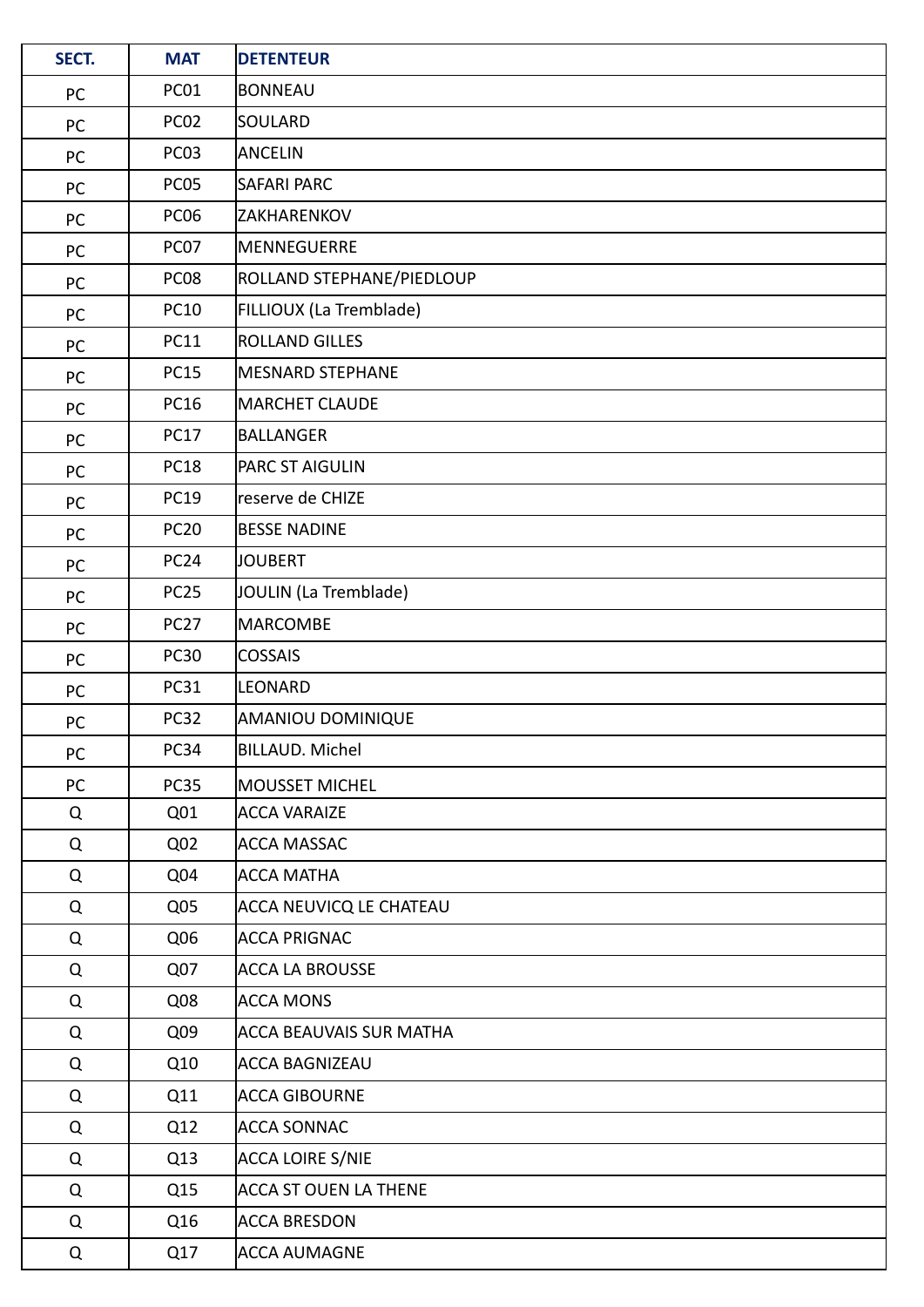| SECT.        | <b>MAT</b>      | <b>DETENTEUR</b>                                                          |  |  |  |
|--------------|-----------------|---------------------------------------------------------------------------|--|--|--|
| Q            | Q19             | <b>ACCA CRESSE</b>                                                        |  |  |  |
| Q            | Q <sub>20</sub> | <b>ACCA SIECQ</b>                                                         |  |  |  |
| Q            | Q21             | <b>ACCA COURCERAC</b>                                                     |  |  |  |
| Q            | Q24             | <b>ACCA ST PIERRE DE JUILLERS</b>                                         |  |  |  |
| Q            | Q <sub>25</sub> | <b>ACCA ST MARTIN DE JUILLERS</b>                                         |  |  |  |
| Q            | Q <sub>26</sub> | <b>ACCA PAILLE</b>                                                        |  |  |  |
| Q            | Q27             | <b>ACCA CHERBONNIERES</b>                                                 |  |  |  |
| Q            | Q29             | <b>ACCA THORS</b>                                                         |  |  |  |
| Q            | Q30             | <b>ACCA LES TOUCHES DE PERIGNY</b>                                        |  |  |  |
| Q            | Q31             | <b>ACCA BAZAUGES</b>                                                      |  |  |  |
| Q            | Q <sub>32</sub> | <b>ACCA STE MEME</b>                                                      |  |  |  |
| Q            | Q <sub>33</sub> | <b>ACCA MACQUEVILLE</b>                                                   |  |  |  |
| Q            | Q34             | <b>ACCA LOUZIGNAC</b>                                                     |  |  |  |
| Q            | Q <sub>35</sub> | <b>FUSION BRESDON - ST OUEN</b>                                           |  |  |  |
| Q            | Q36             | <b>ACCA BLANZAC LES MATHA</b>                                             |  |  |  |
| Q            | Q <sub>37</sub> | <b>ACCA BRIE SOUS MATHA</b>                                               |  |  |  |
| Q            | Q38             | <b>ACCA BALLANS</b>                                                       |  |  |  |
| Q            | Q39             | CG GFA BRUGEROLLE CLAUDE                                                  |  |  |  |
| Q            | Q40             | <b>ACCA FONTENET</b>                                                      |  |  |  |
| Q            | Q41             | <b>AICA BALBRISON</b>                                                     |  |  |  |
| Q            | Q43             | ENTENTE DE GESTION ( GIBOURNE, BAGNIZEAU)                                 |  |  |  |
| Q            | Q44             | ENTENTE DE GESTION (St pierre/St martin/La brousse)                       |  |  |  |
| Q            | Q45             | MUT SAI BEAUVAIS SUR MATHA - BAZAUGES                                     |  |  |  |
| Q            | Q46             | ACCA LE GICQ                                                              |  |  |  |
| Q            | Q49             | <b>ACCA AUJAC</b>                                                         |  |  |  |
| Q            | Q50             | FUSION BOIS DE LA LEVRETTE (Haimps / Gourvillette)                        |  |  |  |
| Q            | Q51             | MUT SAI MASSAC - LOUZIGNAC - BRIE - BOIS DE LA LEVRETTE (Q02.Q34.Q37.Q50) |  |  |  |
| Q            | Q <sub>52</sub> | MUT SAI CANTON DE MATHA (Q04-06-21)                                       |  |  |  |
| Q            | Q53             | MUT SAI NEUVICQ LE CHÂTEAU - SIECQ                                        |  |  |  |
| Q            | Q54             | <b>CG FRANCK POUZET</b>                                                   |  |  |  |
| R            | R01             | <b>ACCA LONGEVES</b>                                                      |  |  |  |
| R            | R02             | <b>ACCA ANDILLY LES MARAIS</b>                                            |  |  |  |
| $\mathsf{R}$ | R03             | <b>ACCA ANGLIERS</b>                                                      |  |  |  |
| R            | <b>R04</b>      | <b>ACCA MARANS</b>                                                        |  |  |  |
| R            | <b>R05</b>      | <b>ACCA VERINES</b>                                                       |  |  |  |
| R            | R06             | P TARERY LILIANE                                                          |  |  |  |
| $\mathsf{R}$ | <b>R07</b>      | <b>ACCA ST CHRISTOPHE</b>                                                 |  |  |  |
| R            | <b>R08</b>      | <b>ACCA ST OUEN D'AUNIS</b>                                               |  |  |  |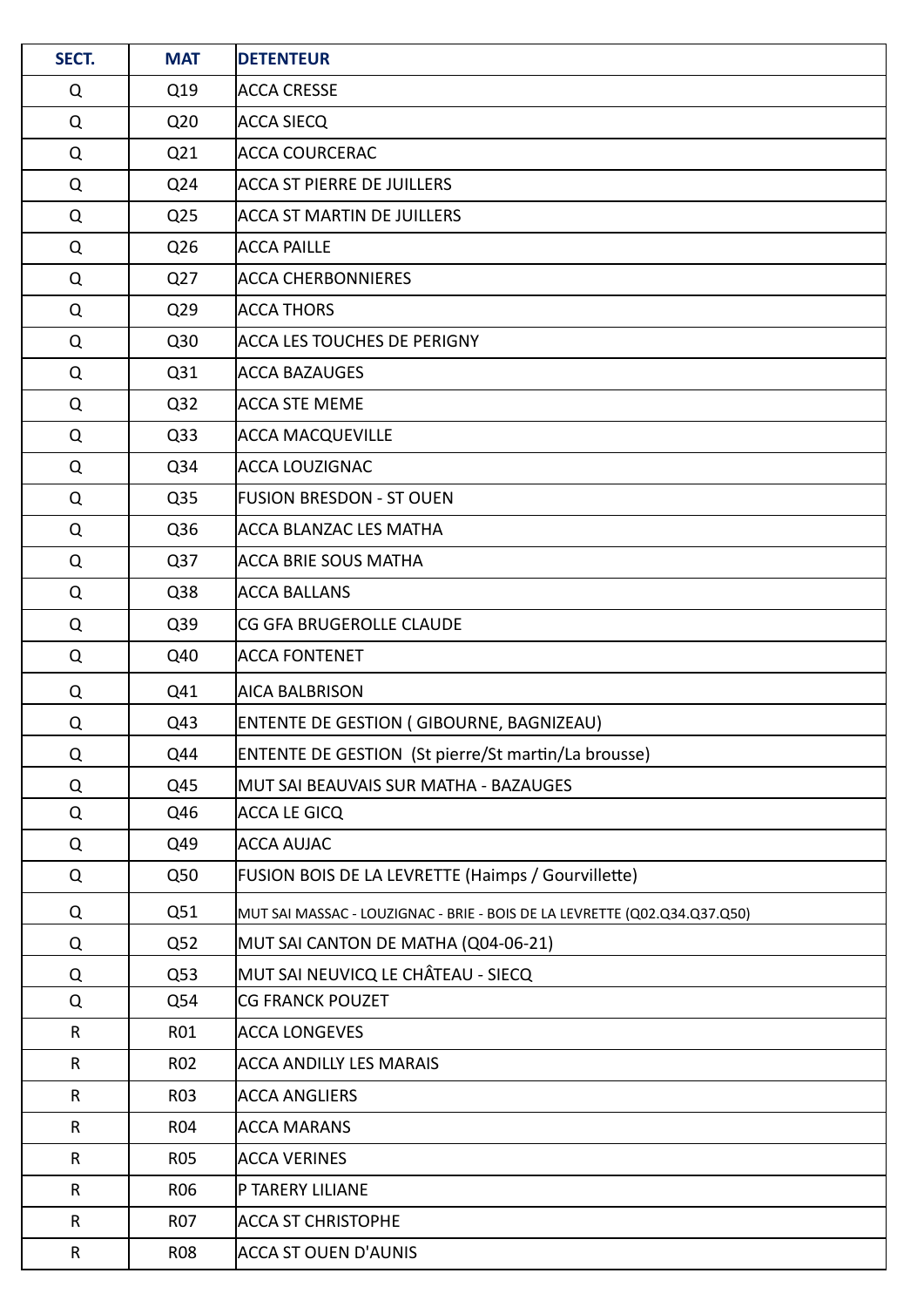| SECT.        | <b>MAT</b>      | <b>DETENTEUR</b>                                                           |  |  |  |
|--------------|-----------------|----------------------------------------------------------------------------|--|--|--|
| $\mathsf{R}$ | R09             | ACCA LA JARNE                                                              |  |  |  |
| $\mathsf{R}$ | R <sub>10</sub> | ACCA ST MEDARD D'AUNIS                                                     |  |  |  |
| R            | R11             | <b>CG BAUSSE JEAN MARIE</b>                                                |  |  |  |
| R            | R <sub>13</sub> | <b>CG RONTEAU THIERRY</b>                                                  |  |  |  |
| $\mathsf{R}$ | R14             | <b>CG GUIGNARD SERGE</b>                                                   |  |  |  |
| $\mathsf{R}$ | R <sub>15</sub> | <b>CG VAUSELLE ALAIN</b>                                                   |  |  |  |
| $\mathsf{R}$ | R <sub>16</sub> | P CHABIRON BERTRAND                                                        |  |  |  |
| R            | R <sub>19</sub> | P LORIT SEBASTIEN ET CHRISTIAN                                             |  |  |  |
| $\mathsf{R}$ | R21             | <b>CG JARRY CYRIL</b>                                                      |  |  |  |
| $\mathsf{R}$ | R22             | <b>CG DRAPRON ERIC</b>                                                     |  |  |  |
| R            | R23             | P BIBARD PATRICK - MILLET THIERRY                                          |  |  |  |
| R            | R24             | <b>CG BOUGNOTEAU GUY</b>                                                   |  |  |  |
| $\mathsf{R}$ | R <sub>25</sub> | CG TERRIEN JEAN PIERRE                                                     |  |  |  |
| $\mathsf{R}$ | R <sub>26</sub> | <b>ACCA SAINT XANDRE</b>                                                   |  |  |  |
| R            | R <sub>27</sub> | <b>ACCA AYTRE</b>                                                          |  |  |  |
| R            | R28             | ACCA VILLEDOUX                                                             |  |  |  |
| $\mathsf{R}$ | R29             | P BABIN JEAN CLAUDE                                                        |  |  |  |
| $\mathsf{R}$ | <b>R30</b>      | <b>CG POIRIER CHRISTIAN</b>                                                |  |  |  |
| R            | R31             | <b>CG CROUAIL JEAN PIERRE</b>                                              |  |  |  |
| $\mathsf{R}$ | <b>R33</b>      | P CHARPENTIER ALAIN                                                        |  |  |  |
| $\mathsf R$  | R34             | CG MASSIGNAC ALAIN                                                         |  |  |  |
| $\mathsf{R}$ | R37             | <b>ACCA LA JARRIE</b>                                                      |  |  |  |
| $\mathsf R$  | <b>R38</b>      | <b>ACCA STE SOULLE</b>                                                     |  |  |  |
| $\mathsf{R}$ | R39             | <b>ACCA ANGOULINS S/MER</b>                                                |  |  |  |
| $\mathsf{R}$ | R40             | MUT SAI PAYS SUD MARANDAIS (R01-02-05-08-10-11-22-23-25-38-40-41-50-52)    |  |  |  |
| $\mathsf{R}$ | R41             | <b>CG MORIN GUY</b>                                                        |  |  |  |
| $\mathsf{R}$ | R43             | <b>ACCA NUAILLE D'AUNIS</b>                                                |  |  |  |
| $\mathsf{R}$ | R44             | <b>CG POIRIER BERNARD</b>                                                  |  |  |  |
| $\mathsf{R}$ | R45             | P GILLET ERIC                                                              |  |  |  |
| $\mathsf{R}$ | R46             | <b>ACCA ST JEAN DE LIVERSAY</b>                                            |  |  |  |
| R            | R47             | MUT SAI VALLEE DU CURE R04-14-15-19-43-44-45-46-49-53-56-57-58-67-69-73-77 |  |  |  |
| R            | R48             | <b>ACCA NIEUL S/MER</b>                                                    |  |  |  |
| $\mathsf{R}$ | R49             | P MICHAUD JEAN                                                             |  |  |  |
| $\mathsf{R}$ | <b>R50</b>      | P LAMIAU GERARD                                                            |  |  |  |
| $\mathsf{R}$ | <b>R52</b>      | P MORIN ERIC                                                               |  |  |  |
| $\mathsf{R}$ | <b>R53</b>      | CG DURAND FRANCOISE                                                        |  |  |  |
| $\mathsf{R}$ | <b>R54</b>      | P FRANCOIS FREDERIC                                                        |  |  |  |
| R            | <b>R55</b>      | <b>ACCA PERIGNY</b>                                                        |  |  |  |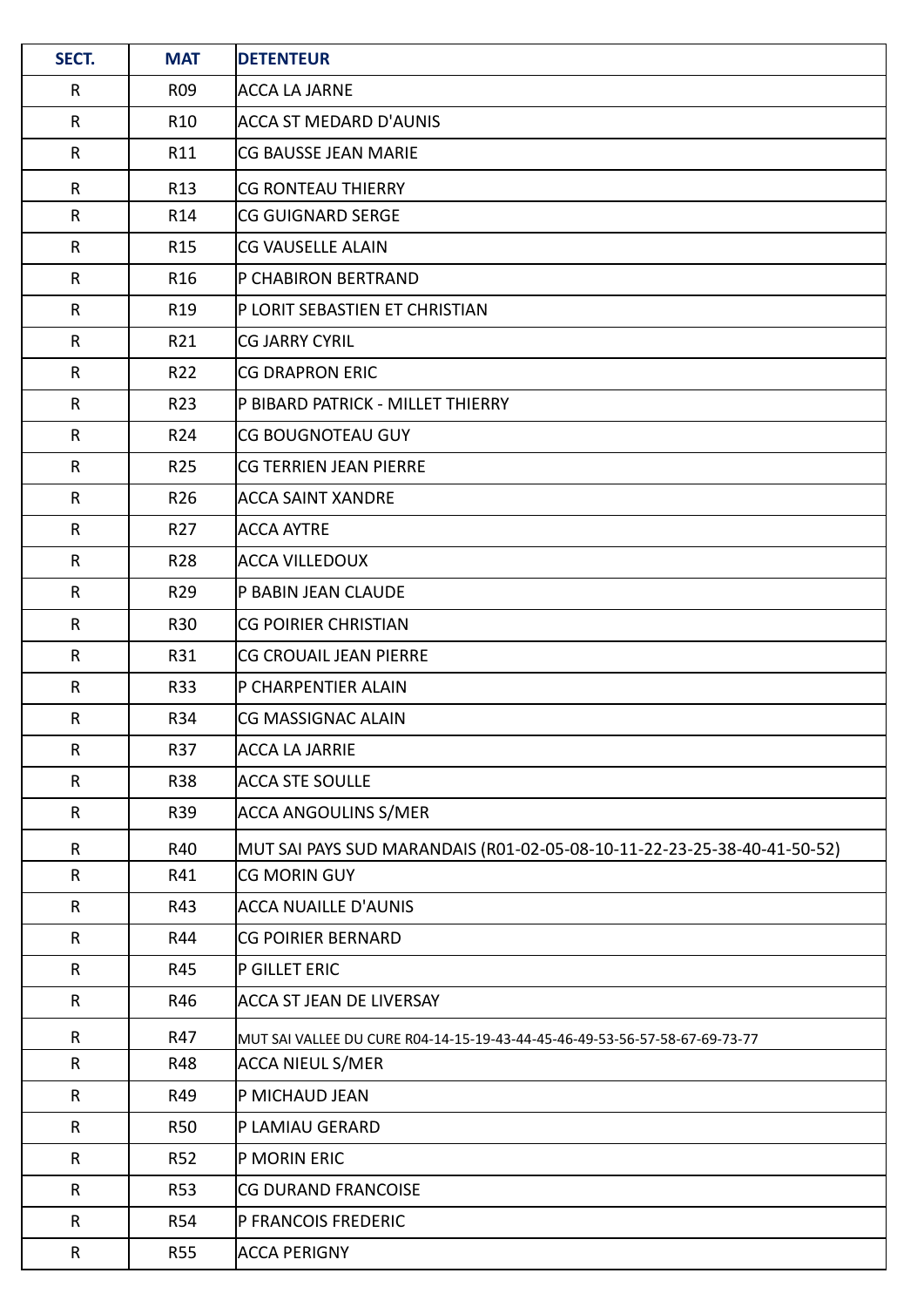| SECT.        | <b>MAT</b>      | <b>DETENTEUR</b>                       |
|--------------|-----------------|----------------------------------------|
| R            | <b>R56</b>      | P TALON DYLAN                          |
| $\mathsf{R}$ | <b>R57</b>      | <b>CG GAUTRONNEAU PHILIPPE</b>         |
| $\mathsf{R}$ | <b>R58</b>      | P TALON CHRISTOPHE                     |
| $\mathsf{R}$ | <b>R59</b>      | <b>ACCA CHARRON</b>                    |
| R            | R60             | CG PLANCHOT OLIVIER                    |
| $\mathsf R$  | R62             | P FETIVEAU LIONEL                      |
| $\mathsf{R}$ | R63             | P POUPONNOT BERNARD                    |
| $\mathsf{R}$ | R65             | <b>P GROBEY PIERRE</b>                 |
| $\mathsf{R}$ | R67             | P MANSICOT BERNARD                     |
| $\mathsf{R}$ | R68             | P CHABIRON BRUNO                       |
| $\mathsf{R}$ | R69             | P GROIZELEAU VINCENT                   |
| R            | R71             | CG GAUCHER JEAN JACQUES                |
| $\mathsf{R}$ | R72             | ACCA ESNANDES                          |
| $\mathsf R$  | R73             | CG BARRERIE PIERRE                     |
| $\mathsf{R}$ | R74             | <b>ACCA CHATELAILLON</b>               |
| $\mathsf R$  | R75             | <b>ACCA CLAVETTE</b>                   |
| $\mathsf{R}$ | R76             | ACCA ST ROGATIEN                       |
| $\mathsf{R}$ | R77             | CG BOUSSIRON Michel                    |
| R            | R78             | MUT SUD ROCHELAIS (R37-75-76)          |
| $\mathsf R$  | R79             | MUT BANLIEU ROCHELAISE (R09-27-39-S30) |
| $\mathsf{R}$ | <b>R80</b>      | MUT VILLEDOUSIANNE (R24-28-33-81)      |
| $\mathsf{R}$ | R81             | P GFA de L'ESPERANCE                   |
| R            | R82             | MUT BORD DE CÔTES (R48-72-L'HOUMEAU)   |
| S            | S01             | <b>ACCA GENOUILLE</b>                  |
| S            | <b>SO2</b>      | <b>ACCA MORAGNE</b>                    |
| S            | <b>SO3</b>      | <b>ACCA CABARIOT</b>                   |
| S            | <b>SO4</b>      | <b>ACCA LANDRAIS</b>                   |
| $\mathsf S$  | <b>SO5</b>      | <b>ACCA TONNAY CHARENTE</b>            |
| S            | <b>SO6</b>      | <b>ACCA ST GERMAIN DE MARENCENNES</b>  |
| $\sf S$      | S07             | <b>ACCA SURGERES</b>                   |
| S            | <b>S08</b>      | <b>ACCA ARDILLIERES</b>                |
| S            | S <sub>09</sub> | <b>ACCA CHAMBON</b>                    |
| $\mathsf S$  | S11             | <b>ACCA THAIRE D'AUNIS</b>             |
| S            | S12             | ACCA CROIX CHAPEAU                     |
| S            | <b>S13</b>      | ACCA ST LAURENT DE LA PREE             |
| $\mathsf S$  | <b>S15</b>      | CG BAUDRY MIREILLE                     |
| $\mathsf{S}$ | S16             | ACCA MURON                             |
| $\sf S$      | S17             | <b>ACCA FORGES D'AUNIS</b>             |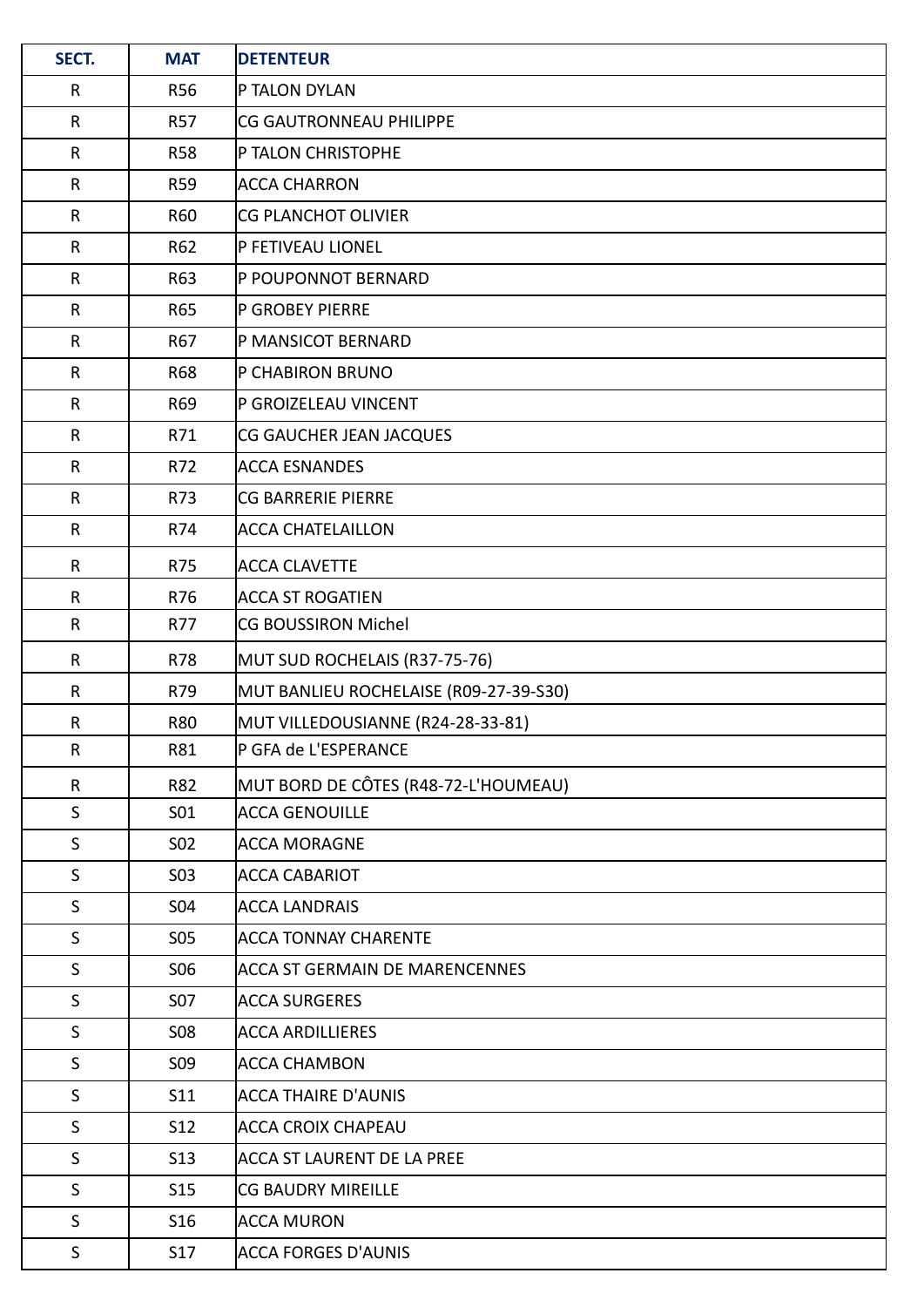| SECT.        | <b>MAT</b>      | <b>DETENTEUR</b>                          |
|--------------|-----------------|-------------------------------------------|
| S            | <b>S18</b>      | P BEGEAU PHILIPPE - VEZIN JEAN LUC        |
| $\mathsf S$  | S <sub>19</sub> | ACCA PÈRE                                 |
| $\mathsf{S}$ | <b>S20</b>      | <b>ACCA BREUIL MAGNE</b>                  |
| $\mathsf S$  | S21             | <b>ACCA AIGREFEUILLE</b>                  |
| $\mathsf{S}$ | S22             | ACCA LE THOU                              |
| $\mathsf{S}$ | <b>S24</b>      | P MARECHAL Christian                      |
| $\mathsf S$  | <b>S25</b>      | <b>CG JUCHEREAU</b>                       |
| S            | S26             | <b>ACCA ST VIVIEN</b>                     |
| $\mathsf S$  | S27             | P BOUHIER GUY                             |
| $\mathsf S$  | <b>S28</b>      | ACCA LUSSANT                              |
| S            | <b>S29</b>      | <b>ACCA LOIRE LES MARAIS</b>              |
| $\mathsf S$  | S30             | <b>ACCA SALLE S/MER</b>                   |
| $\mathsf{S}$ | S31             | CG GREEN DE SAINT MARSAULT BAUDOUIN LOUIS |
| $\mathsf S$  | S34             | CG GUILLOTEAU JACQUES                     |
| $\mathsf S$  | S35             | CP MARTINEAU NICOLAS                      |
| $\mathsf S$  | S36             | <b>ACCA YVES</b>                          |
| $\mathsf S$  | S37             | P GOUSSEAU JOEL                           |
| S            | <b>S38</b>      | ACCA ROCHEFORT SUR MER                    |
| $\mathsf S$  | S39             | <b>CG BEUGNON DANIEL</b>                  |
| $\mathsf{S}$ | <b>S40</b>      | P ROUSSEAU EDOUARD                        |
| S            | S41             | <b>P BURKEL</b>                           |
| $\mathsf S$  | S42             | <b>AICA CIRE BALLON</b>                   |
| S            | S44             | CG PAGES MARCHAIS JEAN PHILIPPE           |
| $\sf S$      | S46             | MUT SAI VALLEE DU CHARRAS                 |
| $\mathsf S$  | S49             | P GRUEL VILLENEUVE HUBERT                 |
| S            | S50             | ACCA FOURAS                               |
| S            | S51             | MUT SAI ROCHEFORT NORD                    |
| $\mathsf S$  | S52             | CG BAUDIN JOEL                            |
| S            | S <sub>53</sub> | P CAQUINEAU PATRICK                       |
| $\sf S$      | S55             | MUT SAI SURGERES NORD (S07-09-56-61)      |
| $\mathsf S$  | S56             | ACCA PUYRAVAULT                           |
| S            | <b>S58</b>      | <b>ACCA LE VERGEROUX</b>                  |
| $\mathsf S$  | S61             | P MICHAUD SERGE                           |
| $\mathsf S$  | S62             | P JONEAU GUY MICHEL                       |
| S            | S64             | P SANTOLINI FRANCIS                       |
| $\mathsf S$  | S65             | <b>CG BAUDRY ETIENNE</b>                  |
| $\mathsf{S}$ | S67             | P COURAUD EMMANUEL                        |
| $\mathsf S$  | S69             | P LAURIOU CHRISTIAN                       |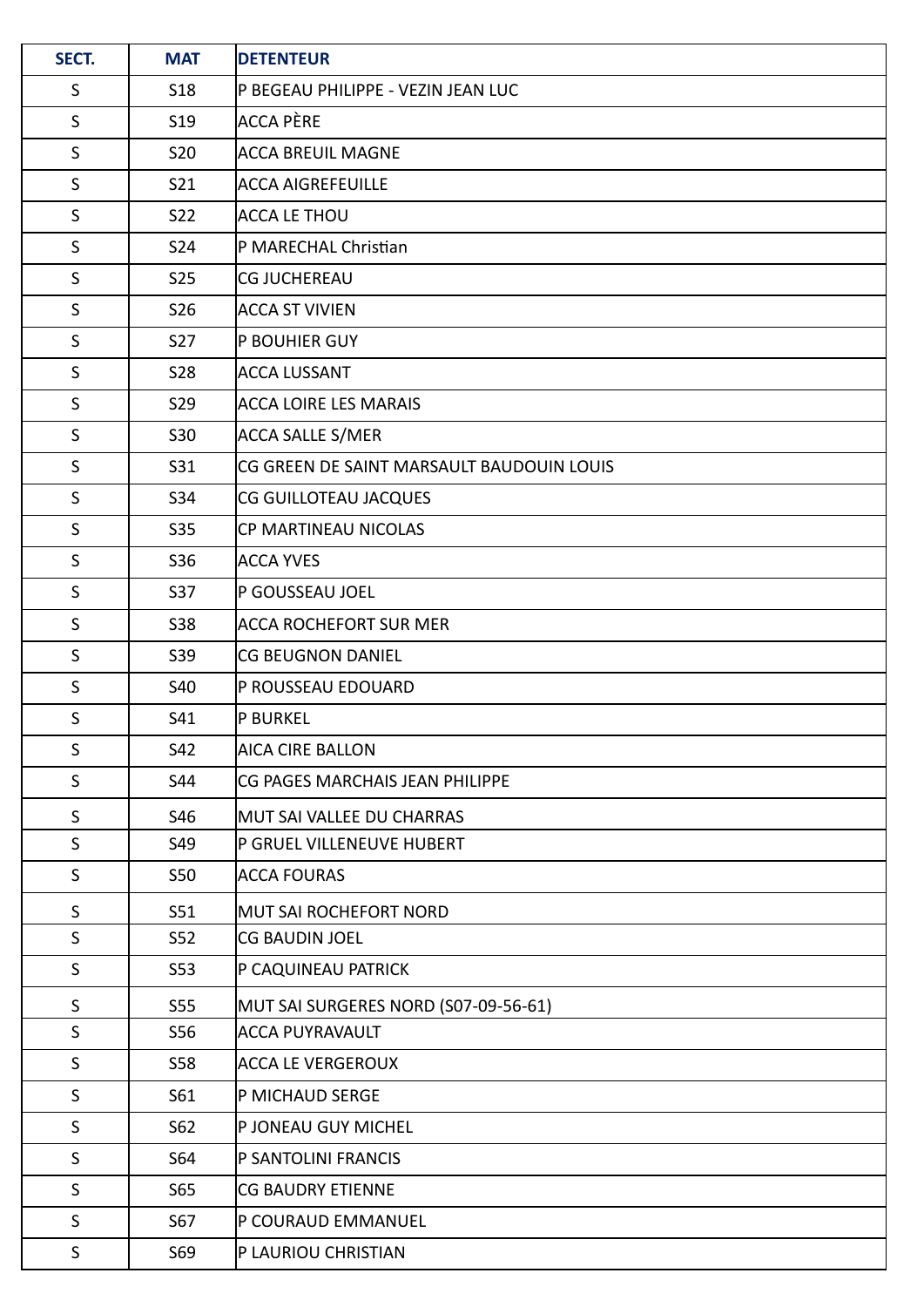| SECT.        | <b>MAT</b>      | <b>DETENTEUR</b>                                             |  |
|--------------|-----------------|--------------------------------------------------------------|--|
| S            | S71             | <b>CG CHAUVET Patrick</b>                                    |  |
| $\mathsf{S}$ | S72             | P CASARIL BRUNO                                              |  |
| $\mathsf{S}$ | <b>S73</b>      | P ROUZEAU YVES                                               |  |
| S            | S75             | <b>P VAUDON DANIEL</b>                                       |  |
| $\mathsf{S}$ | S77             | <b>CG RENOUX ALAIN</b>                                       |  |
| $\mathsf{S}$ | <b>S78</b>      | CG CHAILLOUX DOMINIQUE                                       |  |
| $\mathsf{T}$ | T03             | <b>ACCA LOULAY</b>                                           |  |
| $\mathsf{T}$ | T05             | ACCA LA JARRIE AUDOUIN                                       |  |
| $\mathsf T$  | T08             | ACCA COIVERT                                                 |  |
| $\mathsf T$  | T09             | <b>ACCA ST SEVERIN S/BOUTONNE</b>                            |  |
| $\mathsf{T}$ | T11             | CG BRASSARD JEAN LUC                                         |  |
| $\mathsf{T}$ | T <sub>12</sub> | <b>ACCA VERGNE</b>                                           |  |
| $\mathsf T$  | T <sub>13</sub> | ACCA ST PIERRE DE L ISLE                                     |  |
| $\mathsf{T}$ | T14             | <b>ACCA ANTEZANT LA CHAPELLE</b>                             |  |
| $\mathsf{T}$ | T <sub>15</sub> | <b>ACCA LA CROIX COMTESSE</b>                                |  |
| $\mathsf T$  | T <sub>16</sub> | ACCA ST PARDOULT                                             |  |
| $\mathsf{T}$ | T <sub>17</sub> | ACCA POURSAY GARNAUD                                         |  |
| $\mathsf T$  | T <sub>19</sub> | ACCA ST JULIEN DE L'ESCAP                                    |  |
| $\mathsf T$  | T <sub>20</sub> | ACCA ST MARTIAL DE LOULAY                                    |  |
| $\mathsf T$  | T <sub>22</sub> | ACCA ST JEAN D'ANGELY                                        |  |
| T            | T <sub>23</sub> | ICG GFF FORET D AVENIR DORAT                                 |  |
| $\mathsf{T}$ | T <sub>24</sub> | <b>ACCA COURCELLES</b>                                       |  |
| $\mathsf{T}$ | T <sub>27</sub> | <b>ACCA NUAILLE S/BOUTONNE</b>                               |  |
| $\mathsf{T}$ | T <sub>28</sub> | ACCA LES EGLISES D'ARGENTEUIL                                |  |
| $\mathsf T$  | T <sub>29</sub> | <b>ACCA VERVANT</b>                                          |  |
| $\mathsf{T}$ | T34             | MUT SAI NUAILLE - LES EGLISES - VERVANT                      |  |
| $\mathsf T$  | T <sub>35</sub> | <b>ACCA VILLENEUVE LA COMTESSE</b>                           |  |
| $\mathsf T$  | T36             | <b>CG CHÂTEAU DE VERVANT</b>                                 |  |
| $\mathsf{T}$ | T37             | MUT ST SEVERIN - VILLENEUVE (T9+T35)                         |  |
| $\mathsf{T}$ | T38             | <b>CG RENAUD MAX</b>                                         |  |
| T            | T39             | P LEVEQUE GUILLAUME                                          |  |
| $\mathsf T$  | T41             | FUSION DIANE D'ESSOUVERT (T40-L42) la benate+st denis du pin |  |
| $\mathsf{T}$ | T42             | MUT SAI COIVERT - CROIX COMTESSE (T8+T15)                    |  |
| $\mathsf T$  | T43             | P GF BOCAJE-CATHERINE JOFFRION                               |  |
| Τ            | T44             | MUT SAI VALLEE DE BOUTONNE                                   |  |